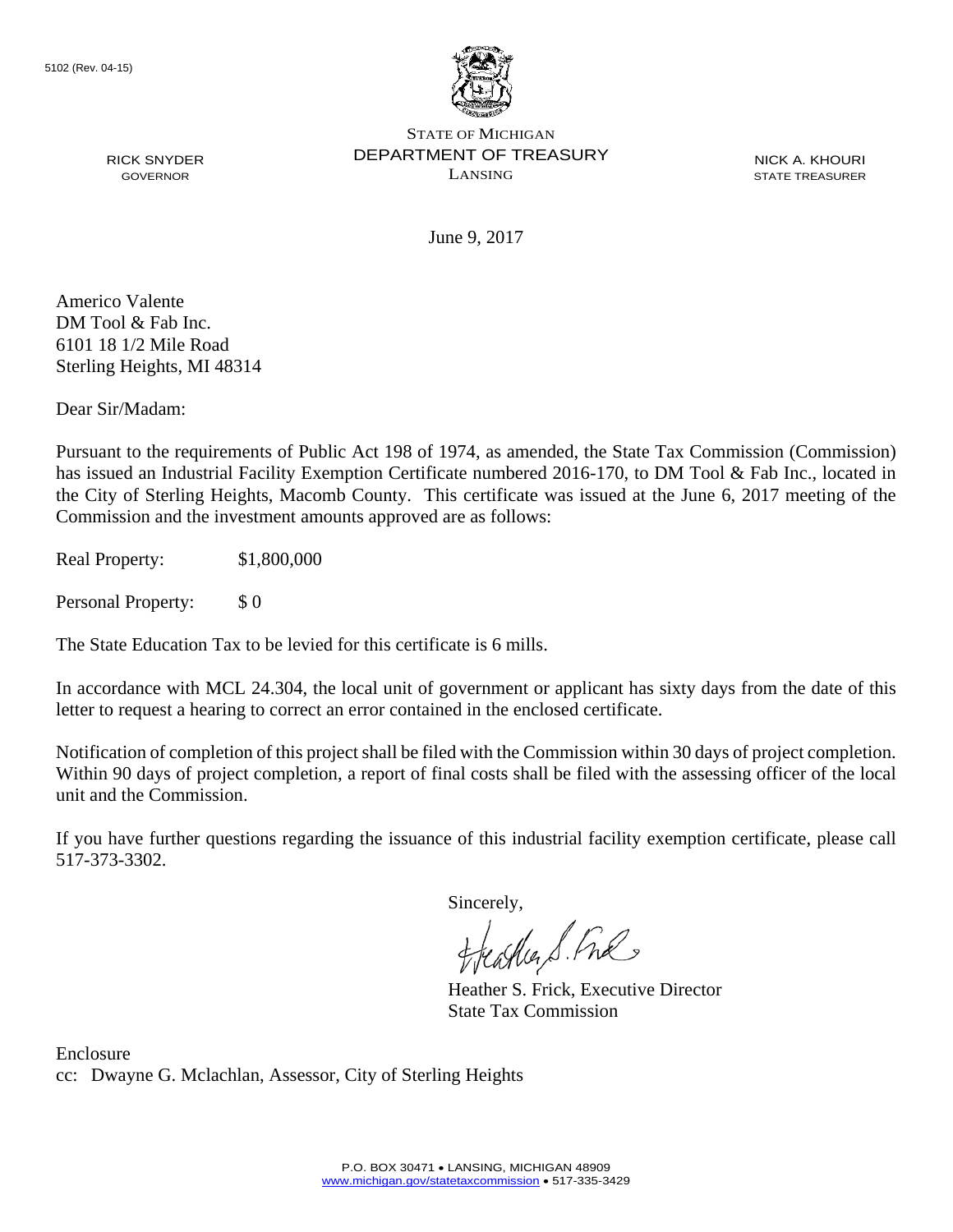Certificate No. **2016-170**

Pursuant to the provisions of Public Act 198 of 1974, as amended, the State Tax Commission hereby finds that the industrial property, as described in the approved application, hereafter referred to as the industrial facility, owned or leased by **DM Tool & Fab Inc.**, and located at **6101 18 1/2 Mile Road**, City of Sterling Heights, County of Macomb, Michigan, within a Plant Rehabilitation or Industrial Development District, is intended for the construction/installation of new industrial property or for the purpose of restoration or replacement of obsolete industrial property, and complies with Section 9 and other provisions of the act.

Therefore, as provided by MCL 207.551 to 207.572, inclusive, the State Tax Commission hereby certifies this industrial facility as a **new facility.** 

This certificate provides the authority for the assessor to exempt the industrial facility for which this Industrial Facilities Exemption Certificate is in effect, but not the land on which the facility is located, from ad valorem taxation. This certificate further provides the authority to levy a specific tax known as the Industrial Facilities Tax.

This certificate, unless revoked by order of the State Tax Commission as provided by Public Act 198 of 1974, as amended, shall remain in force for a period of **10** year(s) for real property and **0** year(s) for personal property**;** 

**Real property component: Beginning December 31, 2016, and ending December 30, 2026.** 

**The State Education Tax to be levied for the real property component of this certificate is 6 mills.** 



 $\mathcal{A}$ 

Douglas B. Roberts, Chairperson

A TRUE COPY ATTEST Michigan Department of Treasury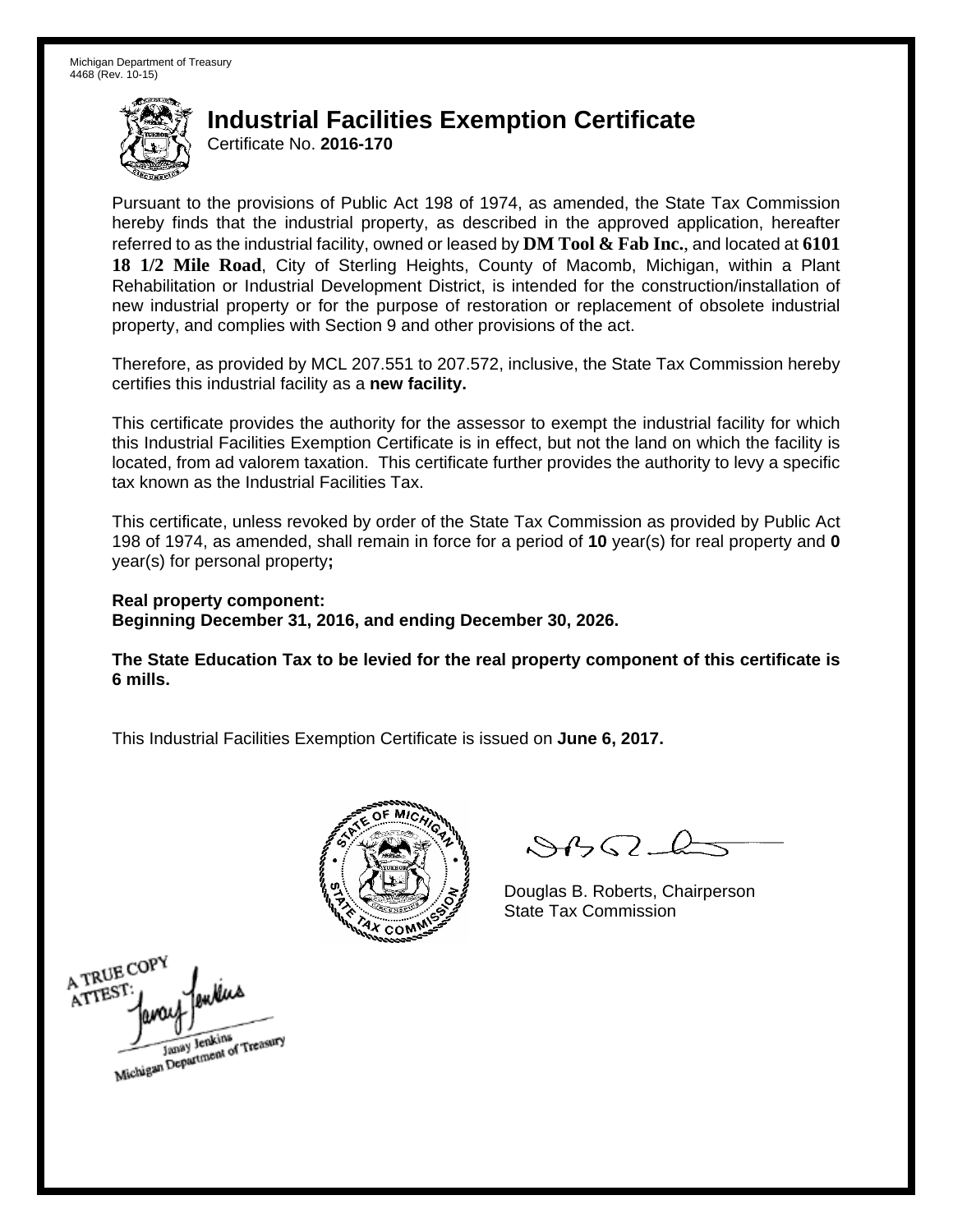

NICK A. KHOURI STATE TREASURER

June 9, 2017

Mark North AACOA Extrusions, Inc. 2005 Mayflower Road Niles, MI 49120

RICK SNYDER GOVERNOR

Dear Sir/Madam:

Pursuant to the requirements of Public Act 198 of 1974, as amended, the State Tax Commission (Commission) has issued an Industrial Facility Exemption Certificate numbered 2016-171, to AACOA Extrusions, Inc., located in Bertrand Township, Berrien County. This certificate was issued at the June 6, 2017 meeting of the Commission and the investment amounts approved are as follows:

Real Property: \$5,255,000

Personal Property: \$ 0

The State Education Tax to be levied for this certificate is 6 mills.

In accordance with MCL 24.304, the local unit of government or applicant has sixty days from the date of this letter to request a hearing to correct an error contained in the enclosed certificate.

Notification of completion of this project shall be filed with the Commission within 30 days of project completion. Within 90 days of project completion, a report of final costs shall be filed with the assessing officer of the local unit and the Commission.

If you have further questions regarding the issuance of this industrial facility exemption certificate, please call 517-373-3302.

Sincerely,

teacher S. Ful

Heather S. Frick, Executive Director State Tax Commission

Enclosure cc: Angela J. Story, Assessor, Bertrand Township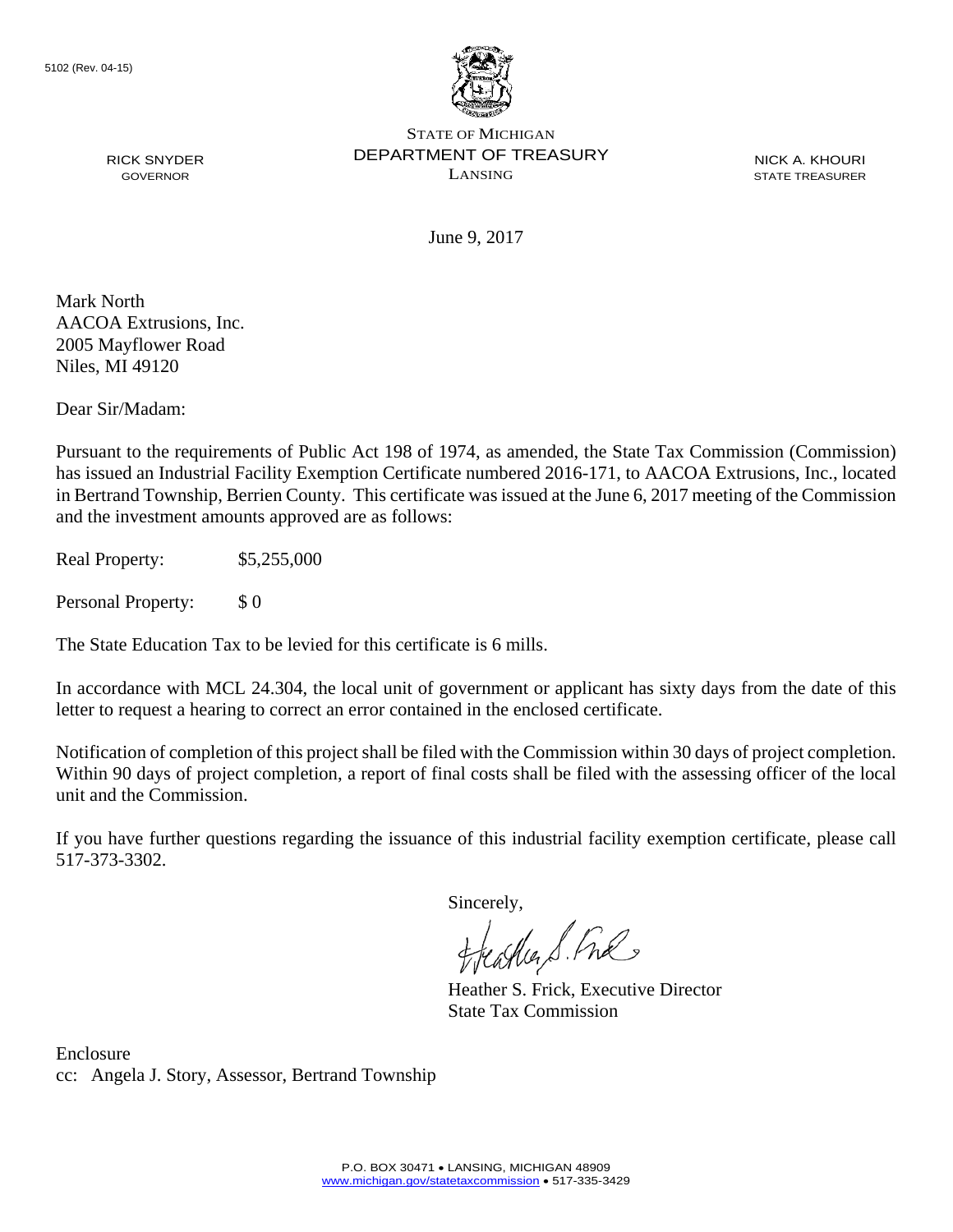Certificate No. **2016-171**

Pursuant to the provisions of Public Act 198 of 1974, as amended, the State Tax Commission hereby finds that the industrial property, as described in the approved application, hereafter referred to as the industrial facility, owned or leased by **AACOA Extrusions, Inc.**, and located at **2005 Mayflower Road**, Bertrand Township, County of Berrien, Michigan, within a Plant Rehabilitation or Industrial Development District, is intended for the construction/installation of new industrial property or for the purpose of restoration or replacement of obsolete industrial property, and complies with Section 9 and other provisions of the act.

Therefore, as provided by MCL 207.551 to 207.572, inclusive, the State Tax Commission hereby certifies this industrial facility as a **new facility.** 

This certificate provides the authority for the assessor to exempt the industrial facility for which this Industrial Facilities Exemption Certificate is in effect, but not the land on which the facility is located, from ad valorem taxation. This certificate further provides the authority to levy a specific tax known as the Industrial Facilities Tax.

This certificate, unless revoked by order of the State Tax Commission as provided by Public Act 198 of 1974, as amended, shall remain in force for a period of **12** year(s) for real property and **0** year(s) for personal property**;** 

**Real property component: Beginning December 31, 2016, and ending December 30, 2028.** 

**The State Education Tax to be levied for the real property component of this certificate is 6 mills.** 



 $\mathcal{S}4$ 

Douglas B. Roberts, Chairperson

A TRUE COPY milias ATTEST Janay Jenkins<br>Michigan Department of Treasury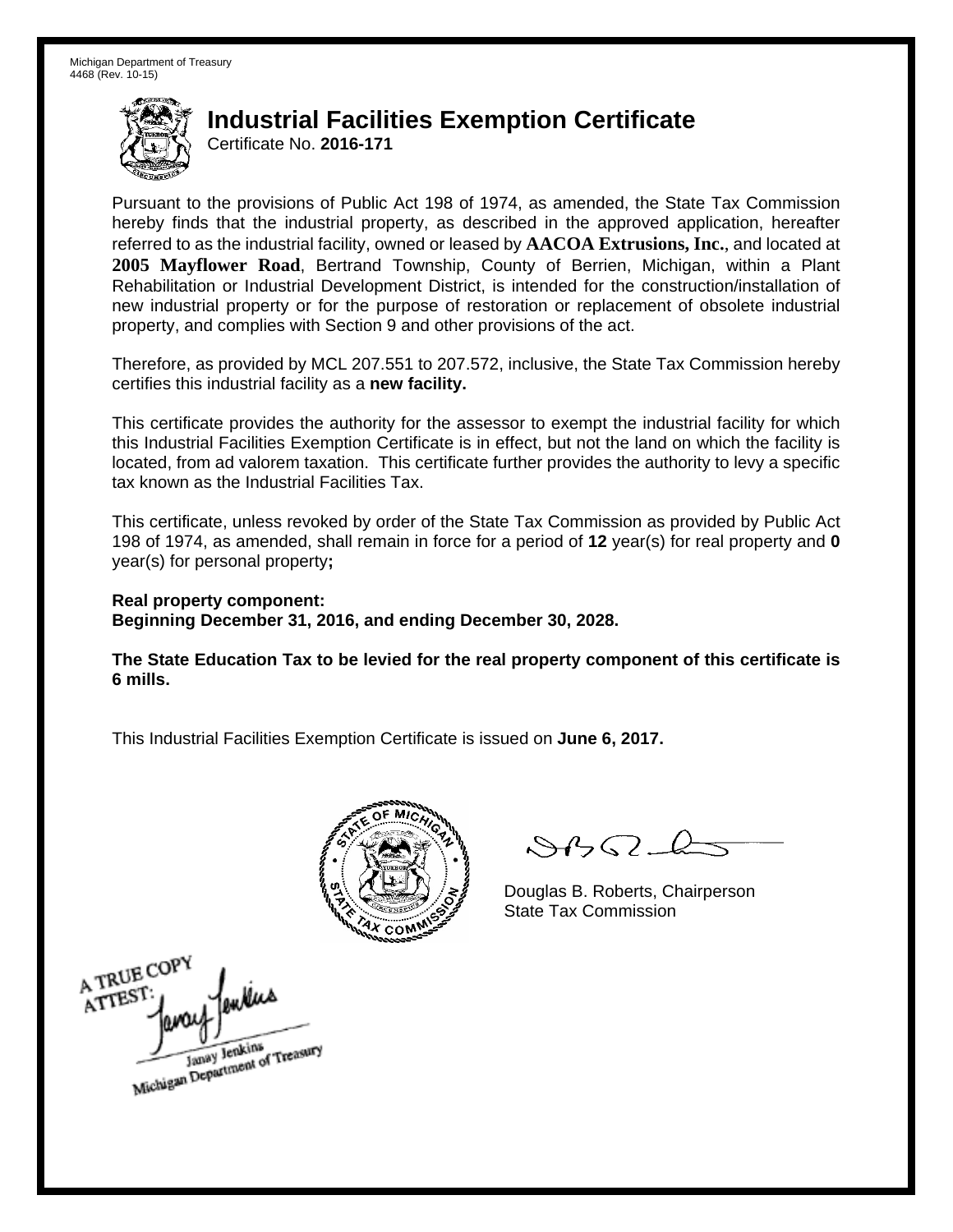

NICK A. KHOURI STATE TREASURER

June 9, 2017

Ralph J. Bedogne Engineered Machined Products, Inc  $2701$  N.  $30<sup>th</sup>$  Street Escanaba, MI 49829

RICK SNYDER GOVERNOR

Dear Sir/Madam:

Pursuant to the requirements of Public Act 198 of 1974, as amended, the State Tax Commission (Commission) has issued an Industrial Facility Exemption Certificate numbered 2017-014, to Engineered Machined Products, Inc, located in the City of Escanaba, Delta County. This certificate was issued at the June 6, 2017 meeting of the Commission and the investment amounts approved are as follows:

Real Property: \$1,717,200

Personal Property: \$ 0

The State Education Tax to be levied for this certificate is 6 mills.

In accordance with MCL 24.304, the local unit of government or applicant has sixty days from the date of this letter to request a hearing to correct an error contained in the enclosed certificate.

Notification of completion of this project shall be filed with the Commission within 30 days of project completion. Within 90 days of project completion, a report of final costs shall be filed with the assessing officer of the local unit and the Commission.

If you have further questions regarding the issuance of this industrial facility exemption certificate, please call 517-373-3302.

Sincerely,

teacher S. Ful

Heather S. Frick, Executive Director State Tax Commission

Enclosure cc: Julianne L. Kolbe, Assessor, City of Escanaba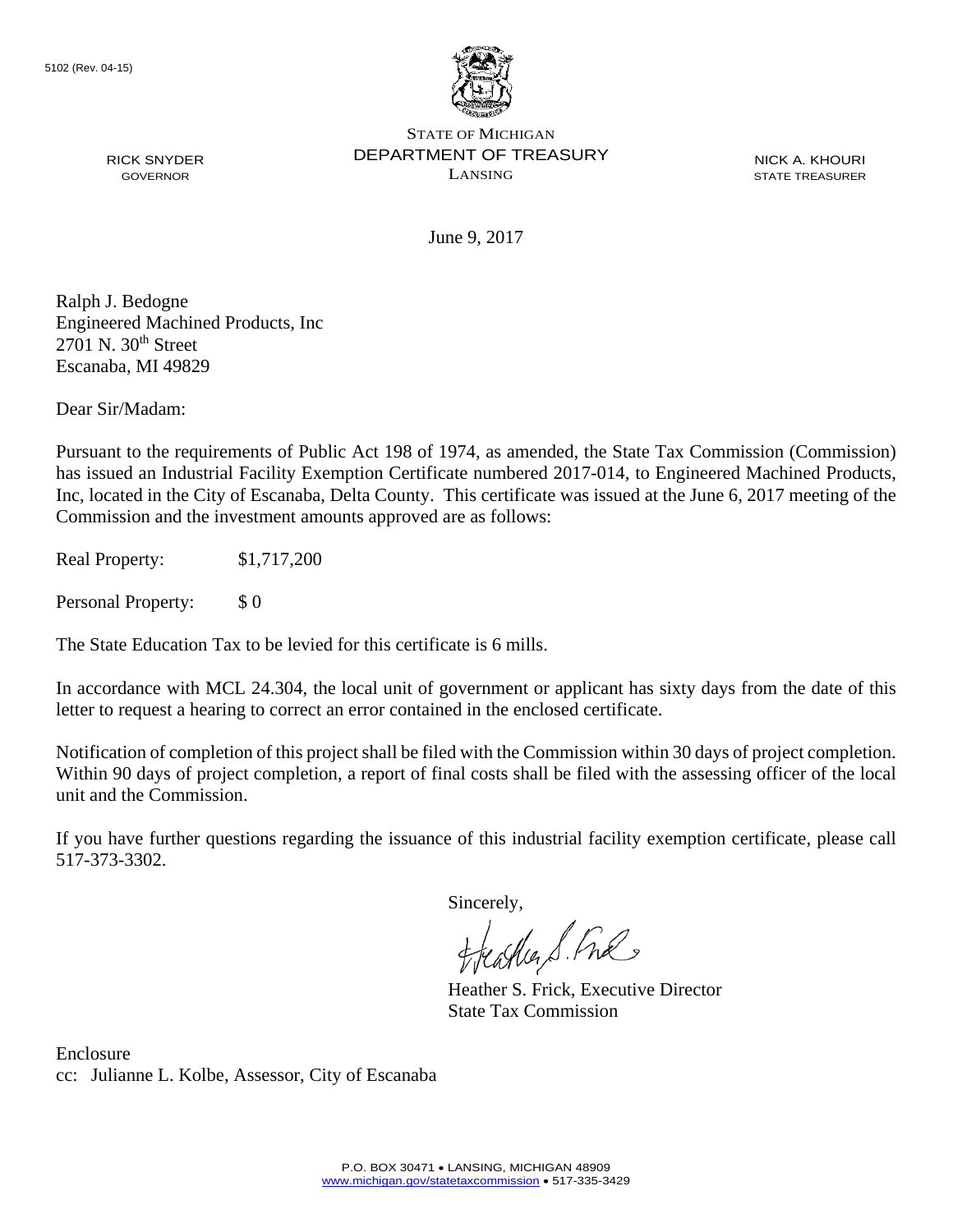Certificate No. **2017-014**

Pursuant to the provisions of Public Act 198 of 1974, as amended, the State Tax Commission hereby finds that the industrial property, as described in the approved application, hereafter referred to as the industrial facility, owned or leased by **Engineered Machined Products, Inc**, and located at **2701 N. 30th Street**, City of Escanaba, County of Delta, Michigan, within a Plant Rehabilitation or Industrial Development District, is intended for the construction/installation of new industrial property or for the purpose of restoration or replacement of obsolete industrial property, and complies with Section 9 and other provisions of the act.

Therefore, as provided by MCL 207.551 to 207.572, inclusive, the State Tax Commission hereby certifies this industrial facility as a **new facility.** 

This certificate provides the authority for the assessor to exempt the industrial facility for which this Industrial Facilities Exemption Certificate is in effect, but not the land on which the facility is located, from ad valorem taxation. This certificate further provides the authority to levy a specific tax known as the Industrial Facilities Tax.

This certificate, unless revoked by order of the State Tax Commission as provided by Public Act 198 of 1974, as amended, shall remain in force for a period of **12** year(s) for real property and **0** year(s) for personal property**;** 

**Real property component: Beginning December 31, 2016, and ending December 30, 2028.** 

**The State Education Tax to be levied for the real property component of this certificate is 6 mills.** 



 $8450 - 6$ 

Douglas B. Roberts, Chairperson

A TRUE COPY 1 in the state Tax Commission ATTES1 Janay Jenkins<br>Michigan Department of Treasury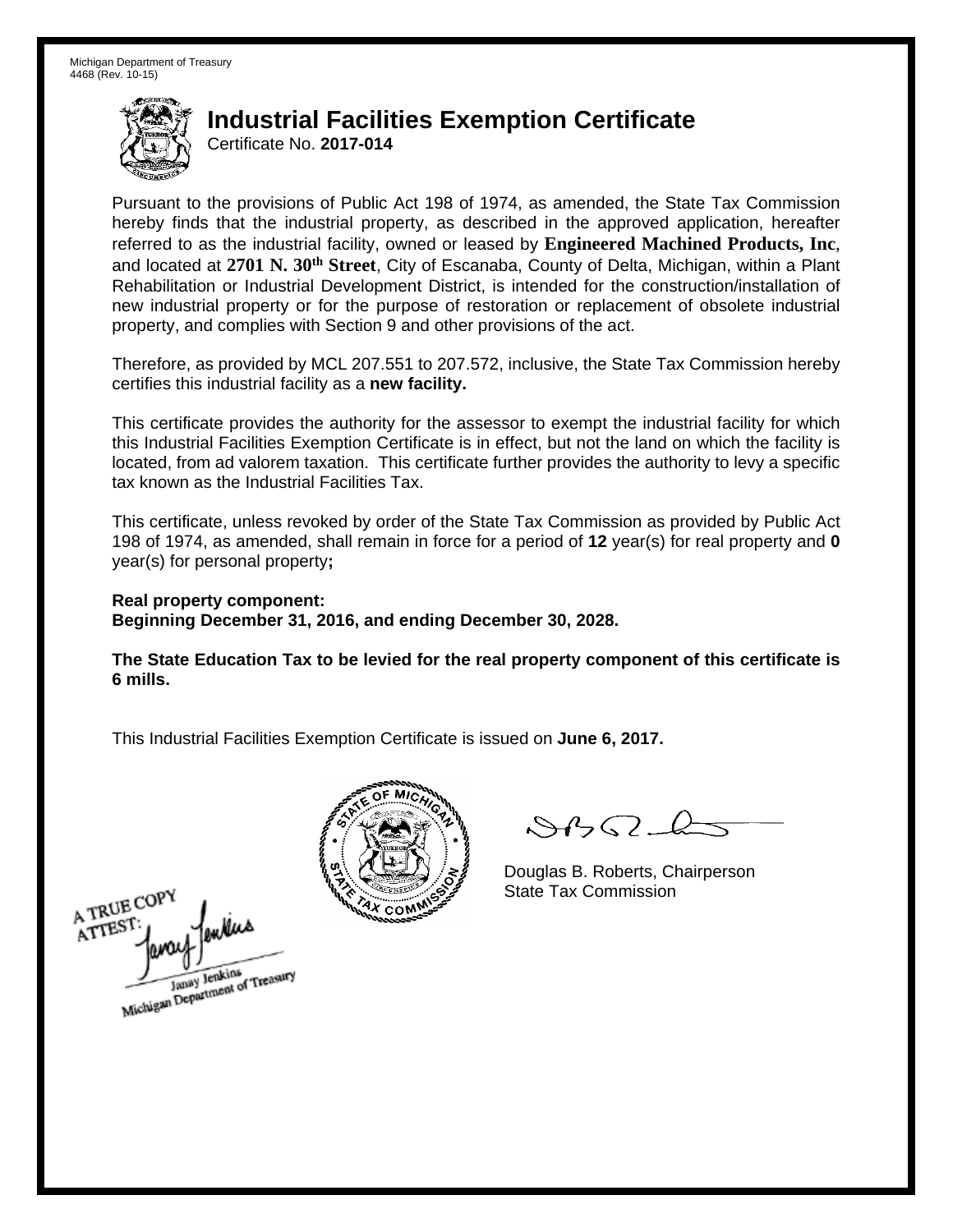

NICK A. KHOURI STATE TREASURER

June 9, 2017

H. Will Baird III Speedrack Products Group, Ltd. 7903 Venture Avenue NW Sparta, MI 49345

RICK SNYDER GOVERNOR

Dear Sir/Madam:

Pursuant to the requirements of Public Act 198 of 1974, as amended, the State Tax Commission (Commission) has issued an Industrial Facility Exemption Certificate numbered 2017-026, to Speedrack Products Group, Ltd., located in City of Litchfield, Hillsdale County. This certificate was issued at the June 6, 2017 meeting of the Commission and the investment amounts approved are as follows:

Real Property: \$725,000

Personal Property: \$ 0

The State Education Tax to be levied for this certificate is 6 mills.

In accordance with MCL 24.304, the local unit of government or applicant has sixty days from the date of this letter to request a hearing to correct an error contained in the enclosed certificate.

Notification of completion of this project shall be filed with the Commission within 30 days of project completion. Within 90 days of project completion, a report of final costs shall be filed with the assessing officer of the local unit and the Commission.

If you have further questions regarding the issuance of this industrial facility exemption certificate, please call 517-373-3302.

Sincerely,

teacher S. Ful

Heather S. Frick, Executive Director State Tax Commission

Enclosure cc: James P. Uyl, Assessor, City of Litchfield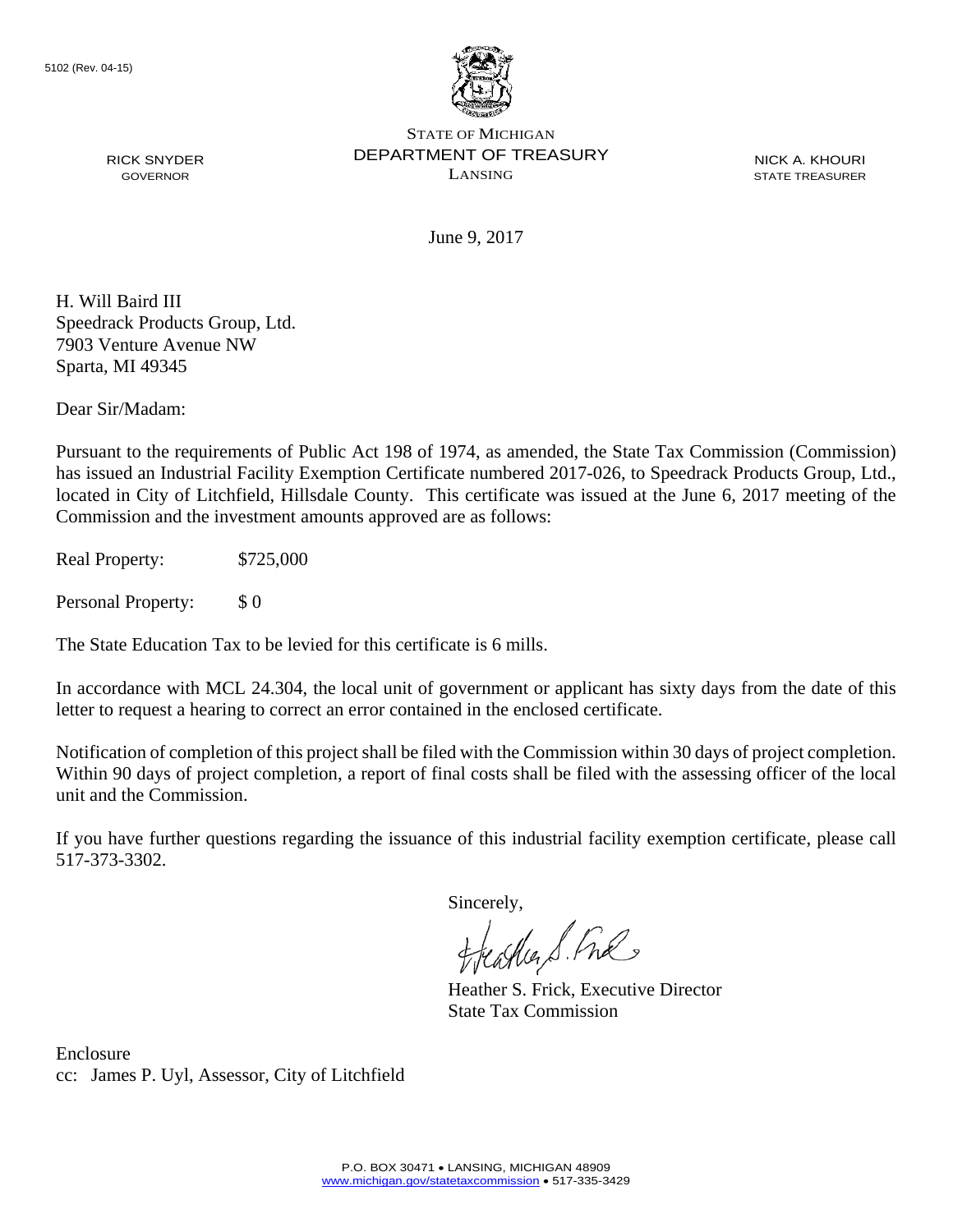Certificate No. **2017-026**

Pursuant to the provisions of Public Act 198 of 1974, as amended, the State Tax Commission hereby finds that the industrial property, as described in the approved application, hereafter referred to as the industrial facility, owned or leased by **Speedrack Products Group, Ltd.**, and located at **4 Industrial Drive**, City of Litchfield, County of Hillsdale, Michigan, within a Plant Rehabilitation or Industrial Development District, is intended for the construction/installation of new industrial property or for the purpose of restoration or replacement of obsolete industrial property, and complies with Section 9 and other provisions of the act.

Therefore, as provided by MCL 207.551 to 207.572, inclusive, the State Tax Commission hereby certifies this industrial facility as a **rehabilitated facility.** 

The taxable value of the obsolete industrial property related to this certificate is \$364,704 for real property and \$0 for personal property.

This certificate provides the authority for the assessor to exempt the industrial facility for which this Industrial Facilities Exemption Certificate is in effect, but not the land on which the facility is located, from ad valorem taxation. This certificate further provides the authority to levy a specific tax known as the Industrial Facilities Tax.

This certificate, unless revoked by order of the State Tax Commission as provided by Public Act 198 of 1974, as amended, shall remain in force for a period of **12** year(s) for real property and **0** year(s) for personal property**;** 

**Real property component: Beginning December 31, 2017, and ending December 30, 2029.** 

**The State Education Tax to be levied for the real property component of this certificate is 6 mills.** 



 $84562 - 6$ 

Douglas B. Roberts, Chairperson

A TRUE COPY 1 ATTEST Janay Jenkins<br>Michigan Department of Treasury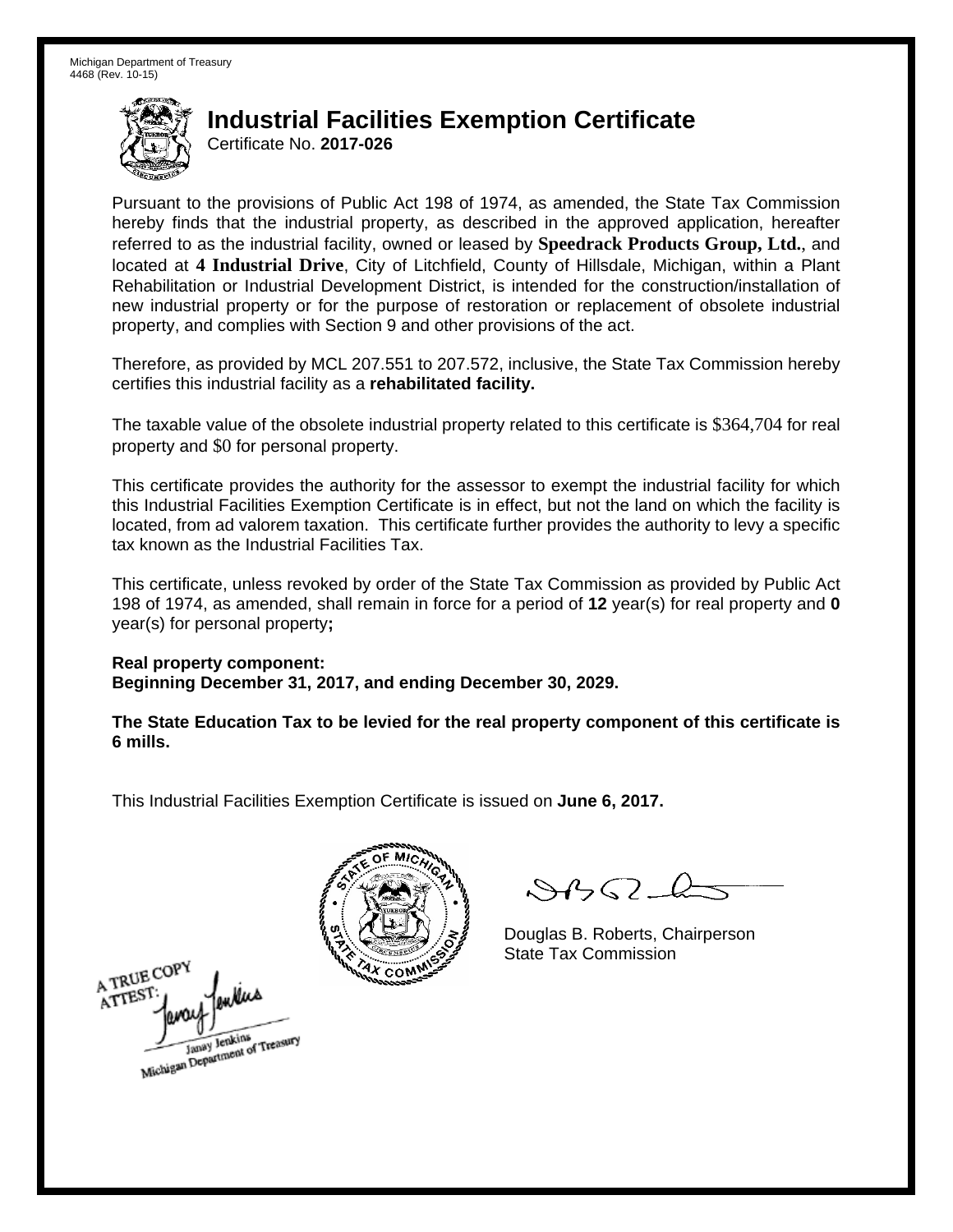

NICK A. KHOURI STATE TREASURER

June 9, 2017

Paul Sylvester MPI Research, Inc. 54949 N. Main Street Mattawan, MI 49071

RICK SNYDER GOVERNOR

Dear Sir/Madam:

Pursuant to the requirements of Public Act 198 of 1974, as amended, the State Tax Commission (Commission) has issued an Industrial Facility Exemption Certificate numbered 2017-032, to MPI Research, Inc., located in the Village of Mattawan, Van Buren County. This certificate was issued at the June 6, 2017 meeting of the Commission and the investment amounts approved are as follows:

Real Property: \$8,585,000

Personal Property: \$ 0

The State Education Tax to be levied for this certificate is 6 mills.

In accordance with MCL 24.304, the local unit of government or applicant has sixty days from the date of this letter to request a hearing to correct an error contained in the enclosed certificate.

Notification of completion of this project shall be filed with the Commission within 30 days of project completion. Within 90 days of project completion, a report of final costs shall be filed with the assessing officer of the local unit and the Commission.

If you have further questions regarding the issuance of this industrial facility exemption certificate, please call 517-373-3302.

Sincerely,

feastles S. Ful

Heather S. Frick, Executive Director State Tax Commission

Enclosure cc: Benjamin Bousseau, Assessor, Village of Mattawan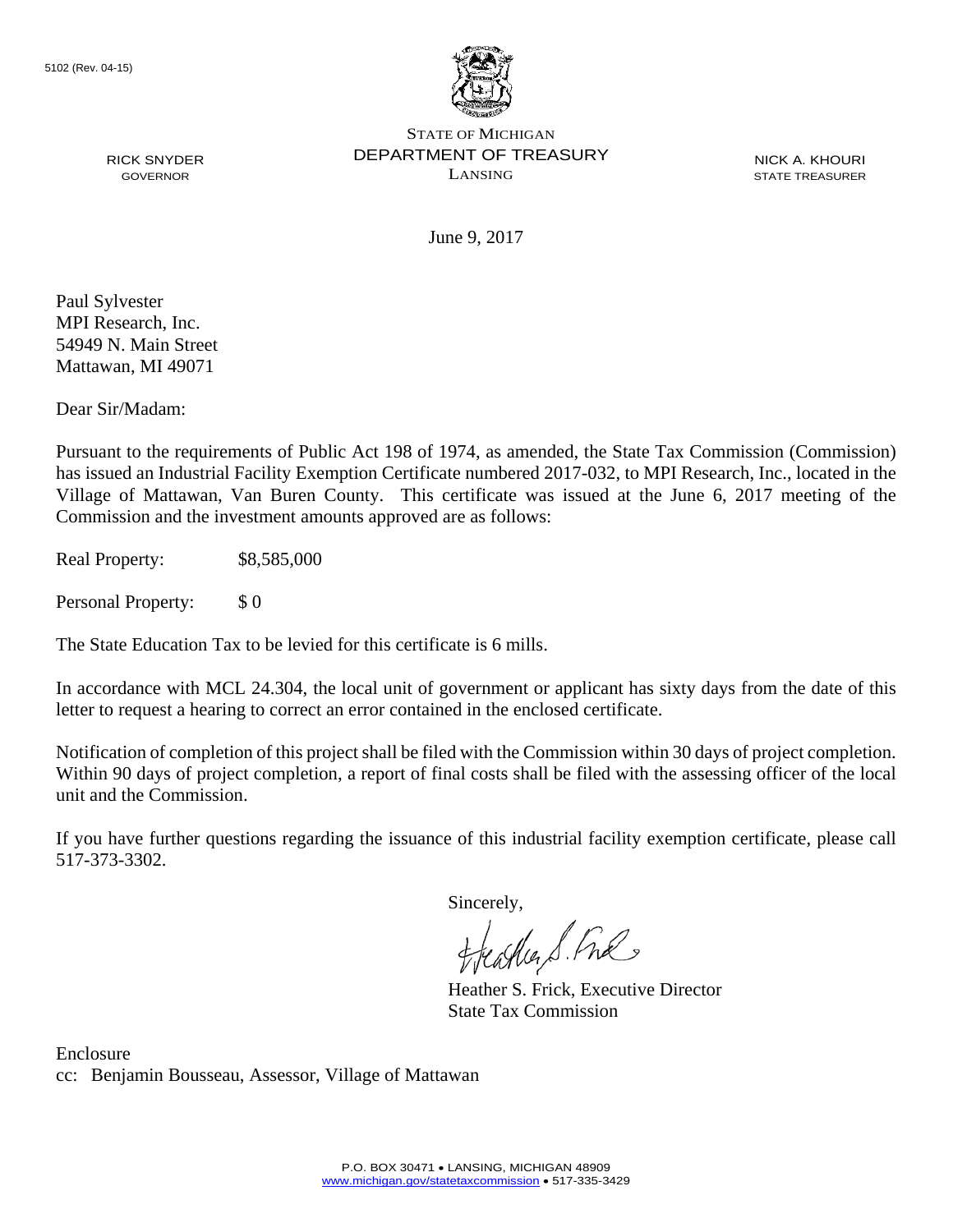Certificate No. **2017-032**

Pursuant to the provisions of Public Act 198 of 1974, as amended, the State Tax Commission hereby finds that the industrial property, as described in the approved application, hereafter referred to as the industrial facility, owned or leased by **MPI Research, Inc.**, and located at **54949 N. Main Street**, Village of Mattawan, County of Van Buren, Michigan, within a Plant Rehabilitation or Industrial Development District, is intended for the construction/installation of new industrial property or for the purpose of restoration or replacement of obsolete industrial property, and complies with Section 9 and other provisions of the act.

Therefore, as provided by MCL 207.551 to 207.572, inclusive, the State Tax Commission hereby certifies this industrial facility as a **new facility.** 

This certificate provides the authority for the assessor to exempt the industrial facility for which this Industrial Facilities Exemption Certificate is in effect, but not the land on which the facility is located, from ad valorem taxation. This certificate further provides the authority to levy a specific tax known as the Industrial Facilities Tax.

This certificate, unless revoked by order of the State Tax Commission as provided by Public Act 198 of 1974, as amended, shall remain in force for a period of **12** year(s) for real property and **0** year(s) for personal property**;** 

**Real property component: Beginning December 31, 2017, and ending December 30, 2029.** 

**The State Education Tax to be levied for the real property component of this certificate is 6 mills.** 



 $8450 - 6$ 

Douglas B. Roberts, Chairperson State Tax Commission

A TRUE COPY ATTEST Janay Jenkins<br>Michigan Department of Treasury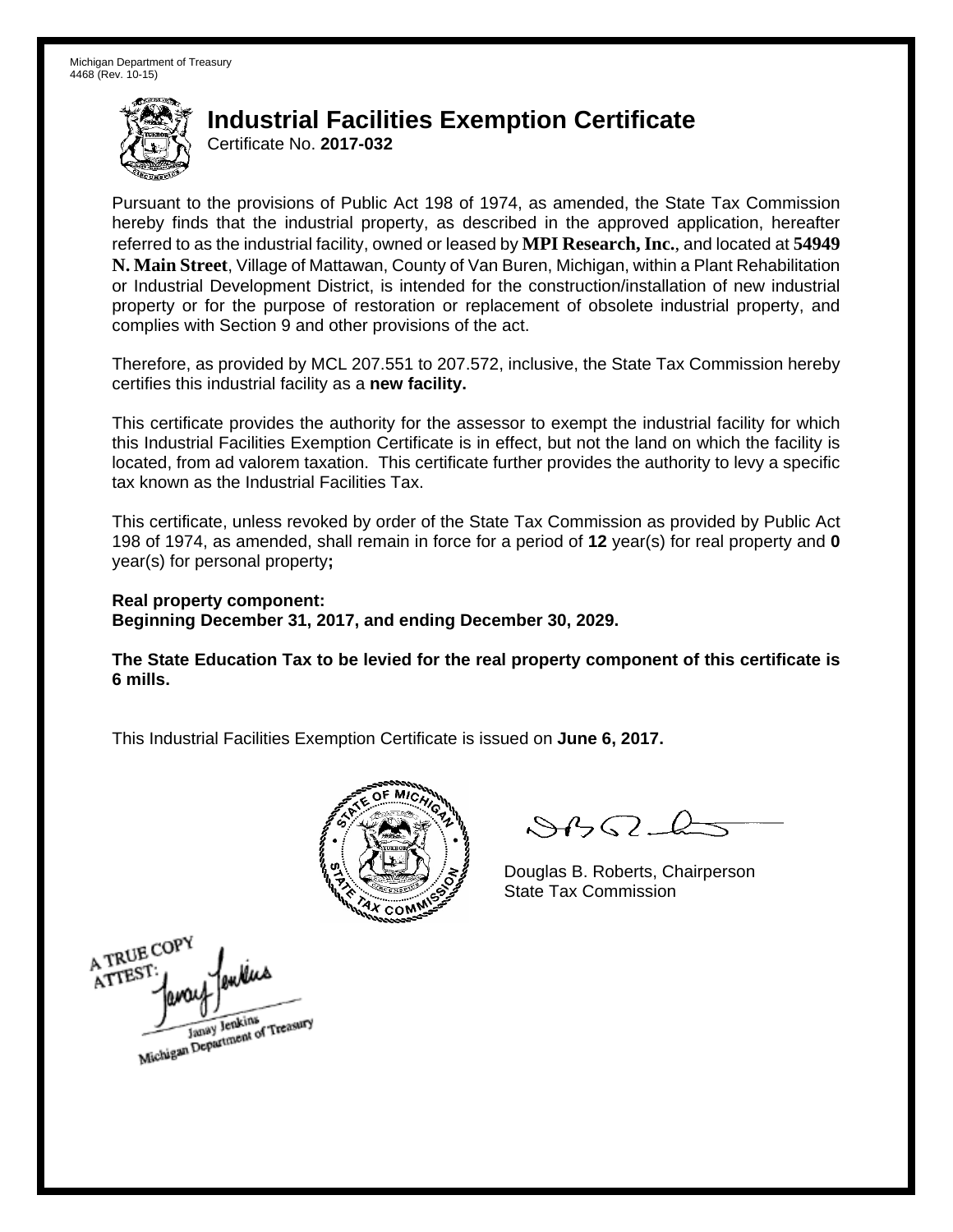

NICK A. KHOURI STATE TREASURER

June 9, 2017

Victor Hansen Display Pack, Inc. 660 West St. NE Cedar Springs, MI 49319

RICK SNYDER GOVERNOR

Dear Sir/Madam:

Pursuant to the requirements of Public Act 198 of 1974, as amended, the State Tax Commission (Commission) has issued an Industrial Facility Exemption Certificate numbered 2017-042, to Display Pack, Inc., located in the City of Cedar Springs, Kent County. This certificate was issued at the June 6, 2017 meeting of the Commission and the investment amounts approved are as follows:

Real Property: \$2,161,292

Personal Property: \$ 0

The State Education Tax to be levied for this certificate is 0 mills.

In accordance with MCL 24.304, the local unit of government or applicant has sixty days from the date of this letter to request a hearing to correct an error contained in the enclosed certificate.

Notification of completion of this project shall be filed with the Commission within 30 days of project completion. Within 90 days of project completion, a report of final costs shall be filed with the assessing officer of the local unit and the Commission.

If you have further questions regarding the issuance of this industrial facility exemption certificate, please call 517-373-3302.

Sincerely,

teacher S. Ful

Heather S. Frick, Executive Director State Tax Commission

Enclosure cc: Bryan D. Jager, Assessor, City of Cedar Springs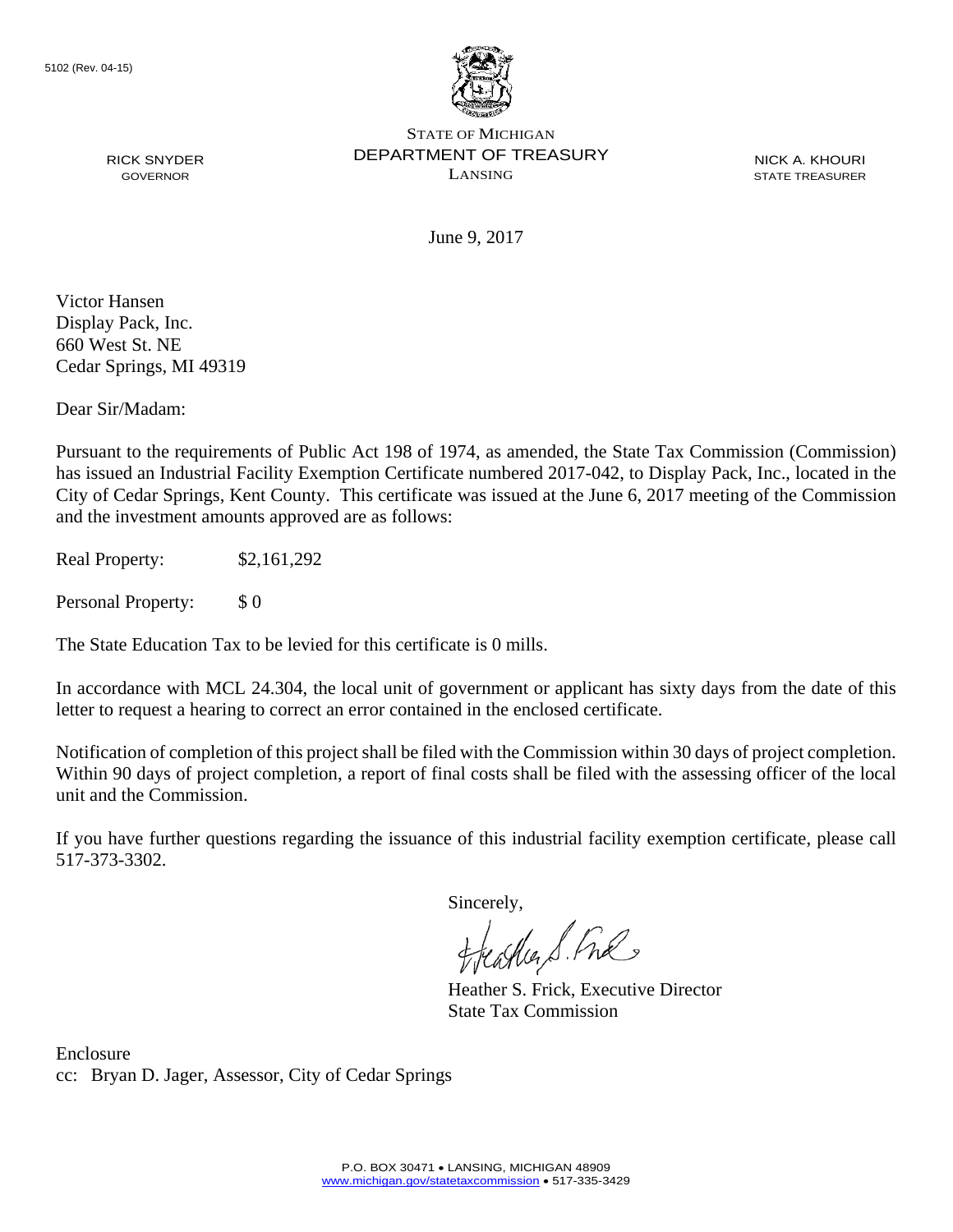Certificate No. **2017-042**

Pursuant to the provisions of Public Act 198 of 1974, as amended, the State Tax Commission hereby finds that the industrial property, as described in the approved application, hereafter referred to as the industrial facility, owned or leased by **Display Pack, Inc.**, and located at **660 West St. NE**, City of Cedar Springs, County of Kent, Michigan, within a Plant Rehabilitation or Industrial Development District, is intended for the construction/installation of new industrial property or for the purpose of restoration or replacement of obsolete industrial property, and complies with Section 9 and other provisions of the act.

Therefore, as provided by MCL 207.551 to 207.572, inclusive, the State Tax Commission hereby certifies this industrial facility as a **new facility.** 

This certificate provides the authority for the assessor to exempt the industrial facility for which this Industrial Facilities Exemption Certificate is in effect, but not the land on which the facility is located, from ad valorem taxation. This certificate further provides the authority to levy a specific tax known as the Industrial Facilities Tax.

This certificate, unless revoked by order of the State Tax Commission as provided by Public Act 198 of 1974, as amended, shall remain in force for a period of **12** year(s) for real property and **0** year(s) for personal property**;** 

**Real property component: Beginning December 31, 2017, and ending December 30, 2029.** 

**The State Education Tax to be levied for the real property component of this certificate is 0 mills.** 



 $8450 - 6$ 

Douglas B. Roberts, Chairperson State Tax Commission

A TRUE COPY A TTEST Janay Jenkins<br>Michigan Department of Treasury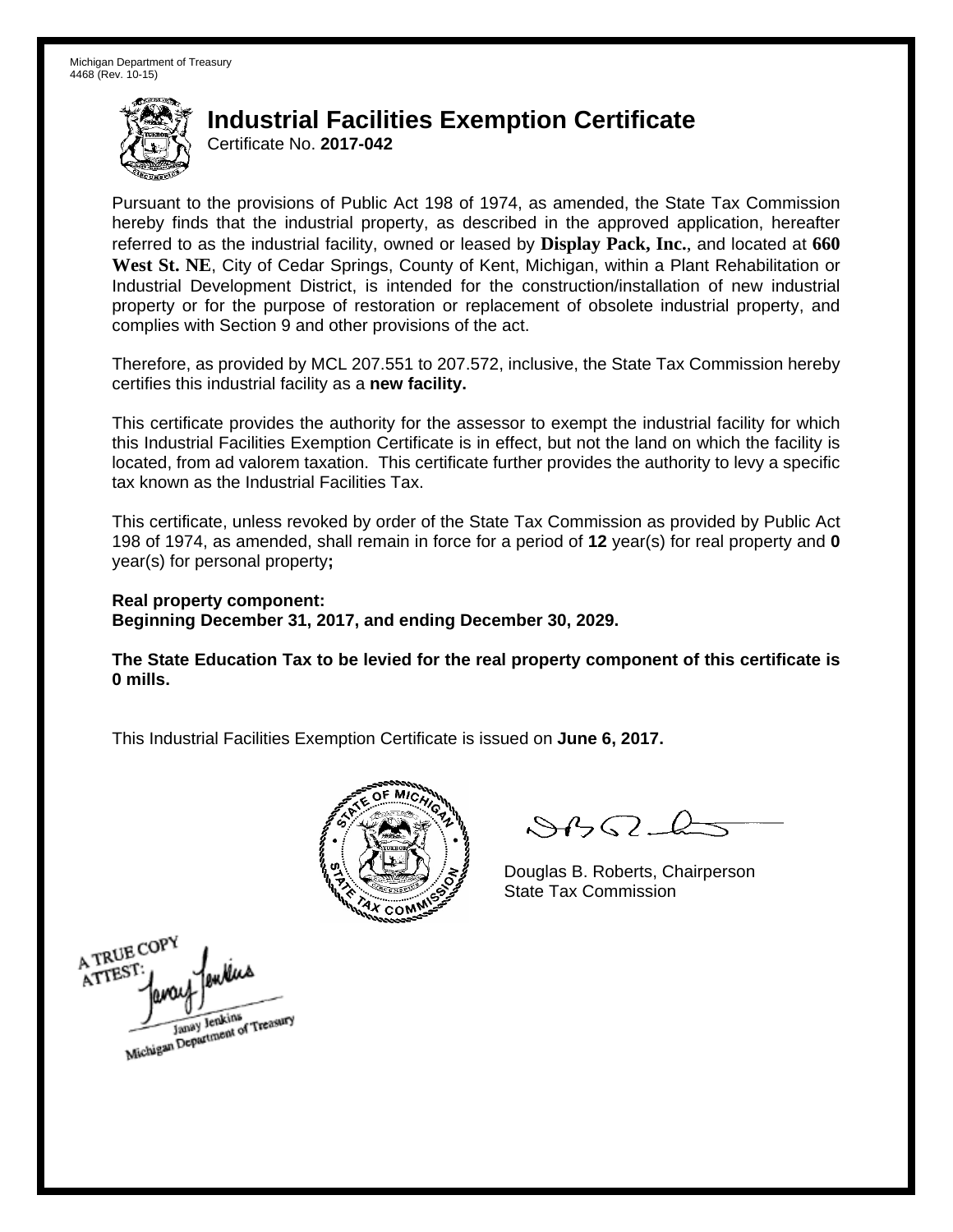

NICK A. KHOURI STATE TREASURER

June 9, 2017

Robert E. Grunstra BioCare Spirits,USA, Inc. 1224 E. Pontaluna Road Norton Shores, MI 49456

RICK SNYDER GOVERNOR

Dear Sir/Madam:

Pursuant to the requirements of Public Act 198 of 1974, as amended, the State Tax Commission (Commission) has issued an Industrial Facility Exemption Certificate numbered 2017-048, to BioCare Spirits,USA, Inc., located in the City of Norton Shores, Muskegon County. This certificate was issued at the June 6, 2017 meeting of the Commission and the investment amounts approved are as follows:

Real Property: \$1,755,105

Personal Property: \$1,868,200

The State Education Tax to be levied for this certificate is 6 mills.

In accordance with MCL 24.304, the local unit of government or applicant has sixty days from the date of this letter to request a hearing to correct an error contained in the enclosed certificate.

Notification of completion of this project shall be filed with the Commission within 30 days of project completion. Within 90 days of project completion, a report of final costs shall be filed with the assessing officer of the local unit and the Commission.

If you have further questions regarding the issuance of this industrial facility exemption certificate, please call 517-373-3302.

Sincerely,

teacher S. Ful

Heather S. Frick, Executive Director State Tax Commission

Enclosure cc: Donna B. Vandervries, Assessor, City of Norton Shores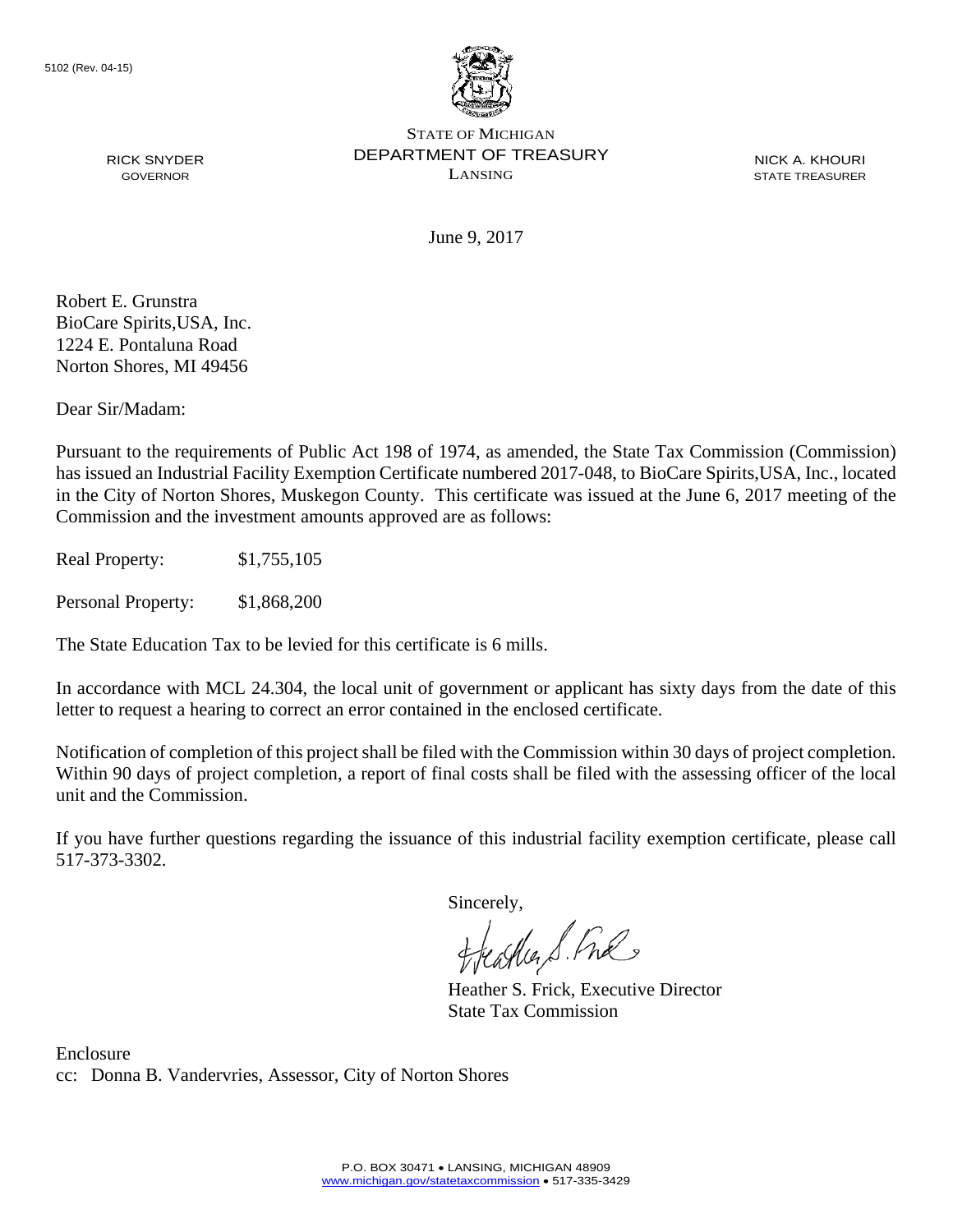Certificate No. **2017-048**

Pursuant to the provisions of Public Act 198 of 1974, as amended, the State Tax Commission hereby finds that the industrial property, as described in the approved application, hereafter referred to as the industrial facility, owned or leased by **Bio Care Spirits,USA, Inc.**, and located at **1224 E. Pontaluna Road**, City of Norton Shores, County of Muskegon, Michigan, within a Plant Rehabilitation or Industrial Development District, is intended for the construction/installation of new industrial property or for the purpose of restoration or replacement of obsolete industrial property, and complies with Section 9 and other provisions of the act.

Therefore, as provided by MCL 207.551 to 207.572, inclusive, the State Tax Commission hereby certifies this industrial facility as a **new facility.** 

This certificate provides the authority for the assessor to exempt the industrial facility for which this Industrial Facilities Exemption Certificate is in effect, but not the land on which the facility is located, from ad valorem taxation. This certificate further provides the authority to levy a specific tax known as the Industrial Facilities Tax.

This certificate, unless revoked by order of the State Tax Commission as provided by Public Act 198 of 1974, as amended, shall remain in force for a period of **6** year(s) for real property and **6** year(s) for personal property**;** 

**Real property component: Beginning December 31, 2017, and ending December 30, 2023.** 

**The State Education Tax to be levied for the real property component of this certificate is 6 mills.** 

**Personal property component:** 

**Beginning December 31, 2017, and ending December 30, 2023.** 

**The State Education Tax to be levied for the personal property component of this certificate is 6 mills, unless exempted by MCL 207.564(4) which was enacted with the creation of the Michigan Business Tax.\*** 

This Industrial Facilities Exemption Certificate is issued on **June 6, 2017.**





 $\mathcal{S}4\mathcal{G}$ 

Douglas B. Roberts, Chairperson

\*Contact the local assessor for further clarification regarding the classification and tax applied to the personal property component of this certificate.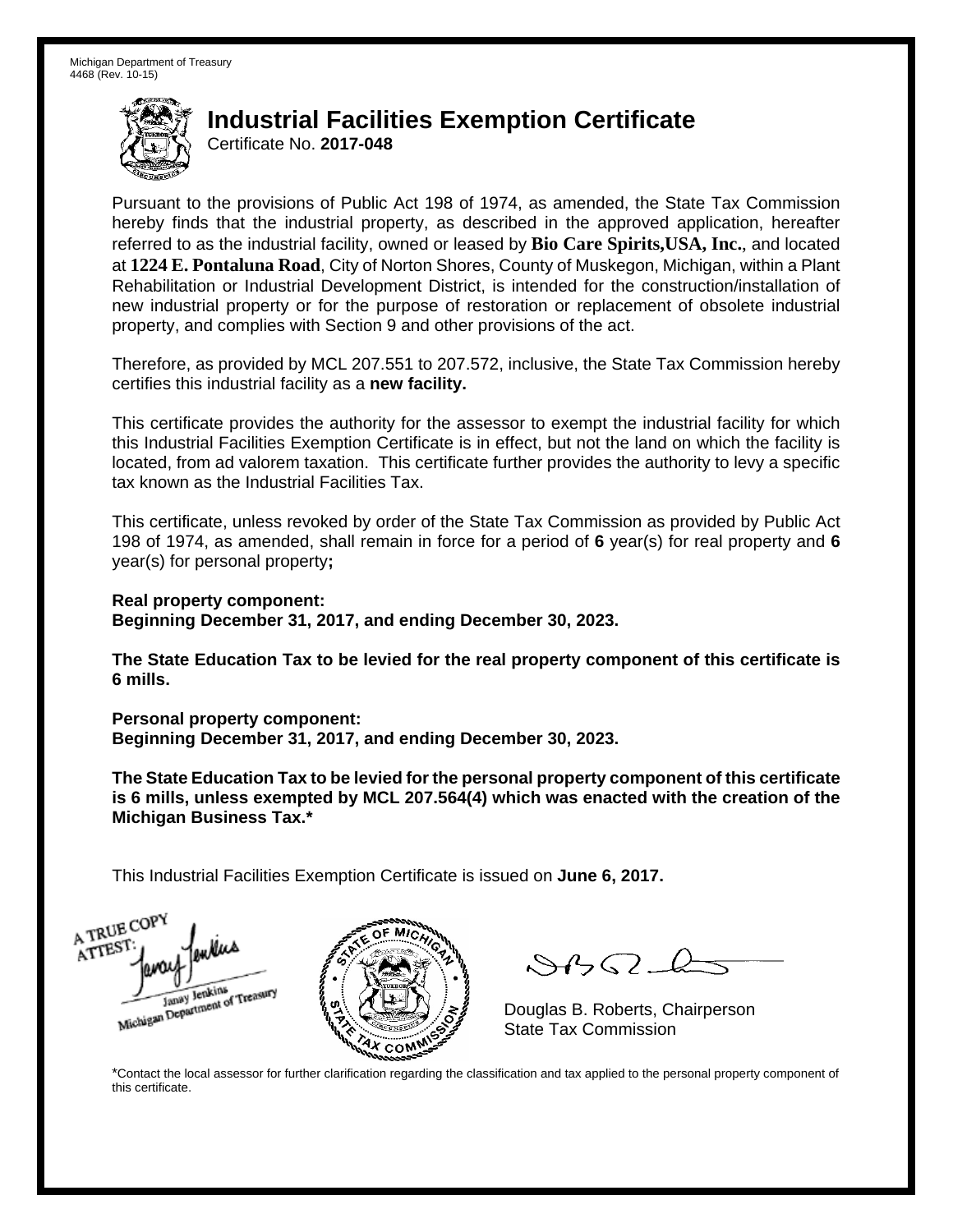

NICK A. KHOURI STATE TREASURER

June 9, 2017

James Burmeister Anderson Albion Ethanol, LLC 480 W. Dussel Drive Maumee, OH 43537

RICK SNYDER GOVERNOR

Dear Sir/Madam:

Pursuant to the requirements of Public Act 198 of 1974, as amended, the State Tax Commission (Commission) has issued an Industrial Facility Exemption Certificate numbered 2017-049, to Anderson Albion Ethanol, LLC, located in Sheridan Township, Calhoun County. This certificate was issued at the June 6, 2017 meeting of the Commission and the investment amounts approved are as follows:

Real Property: \$15,500,000

Personal Property: \$ 0

The State Education Tax to be levied for this certificate is 0 mills.

In accordance with MCL 24.304, the local unit of government or applicant has sixty days from the date of this letter to request a hearing to correct an error contained in the enclosed certificate.

Notification of completion of this project shall be filed with the Commission within 30 days of project completion. Within 90 days of project completion, a report of final costs shall be filed with the assessing officer of the local unit and the Commission.

If you have further questions regarding the issuance of this industrial facility exemption certificate, please call 517-373-3302.

Sincerely,

feastles S. Ful

Heather S. Frick, Executive Director State Tax Commission

Enclosure cc: Robyn R. Kulikowski, Assessor, Sheridan Township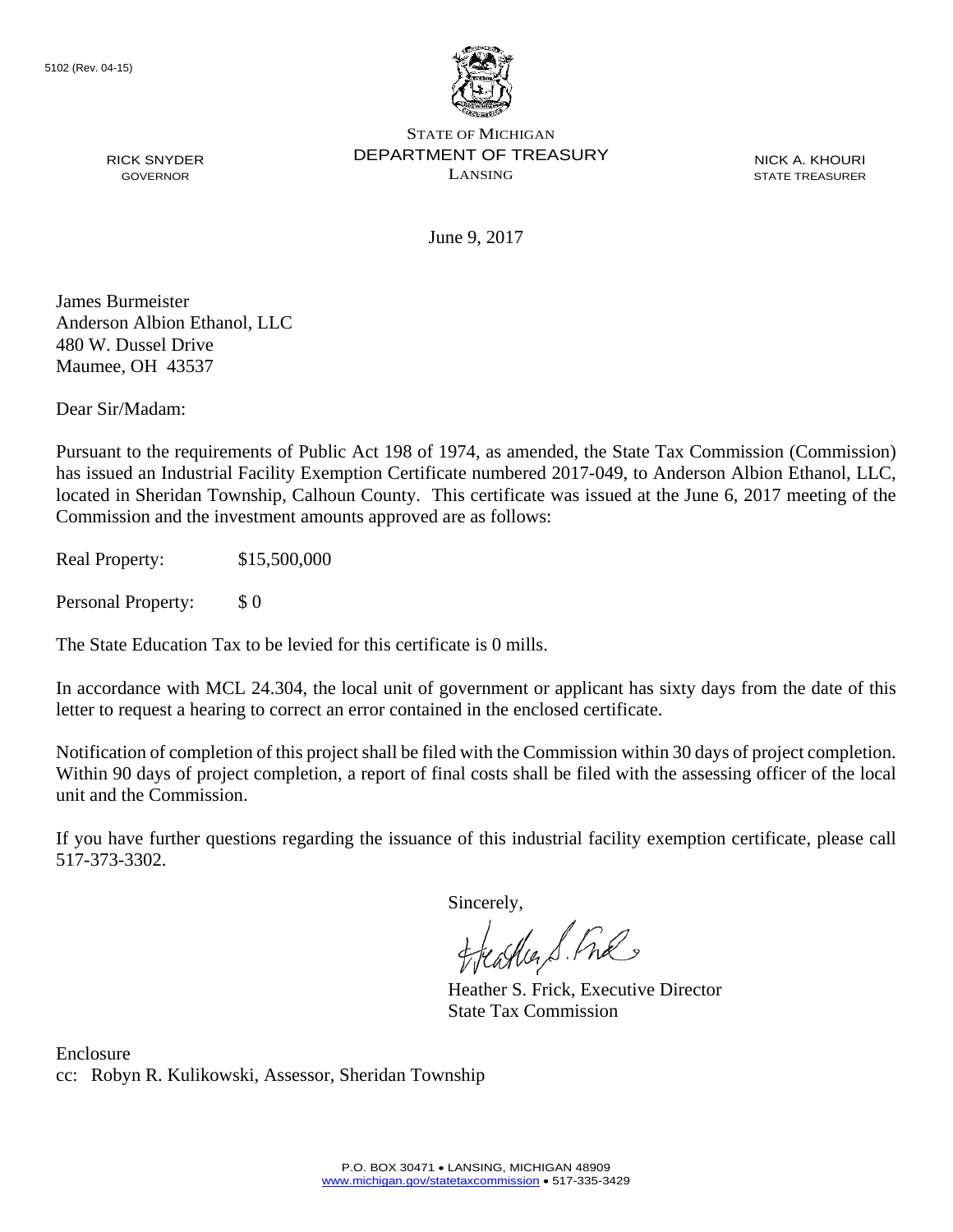Certificate No. **2017-049**

Pursuant to the provisions of Public Act 198 of 1974, as amended, the State Tax Commission hereby finds that the industrial property, as described in the approved application, hereafter referred to as the industrial facility, owned or leased by **Anderson Albion Ethanol, LLC**, and located at **26250 B Drive North**, Sheridan Township, County of Calhoun, Michigan, within a Plant Rehabilitation or Industrial Development District, is intended for the construction/installation of new industrial property or for the purpose of restoration or replacement of obsolete industrial property, and complies with Section 9 and other provisions of the act.

Therefore, as provided by MCL 207.551 to 207.572, inclusive, the State Tax Commission hereby certifies this industrial facility as a **new facility.** 

This certificate provides the authority for the assessor to exempt the industrial facility for which this Industrial Facilities Exemption Certificate is in effect, but not the land on which the facility is located, from ad valorem taxation. This certificate further provides the authority to levy a specific tax known as the Industrial Facilities Tax.

This certificate, unless revoked by order of the State Tax Commission as provided by Public Act 198 of 1974, as amended, shall remain in force for a period of **12** year(s) for real property and **0** year(s) for personal property**;** 

**Real property component: Beginning December 31, 2016, and ending December 30, 2028.** 

**The State Education Tax to be levied for the real property component of this certificate is 0 mills.** 



 $8450 - 6$ 

Douglas B. Roberts, Chairperson State Tax Commission

A TRUE COPY ATTEST Janay Jenkins<br>Michigan Department of Treasury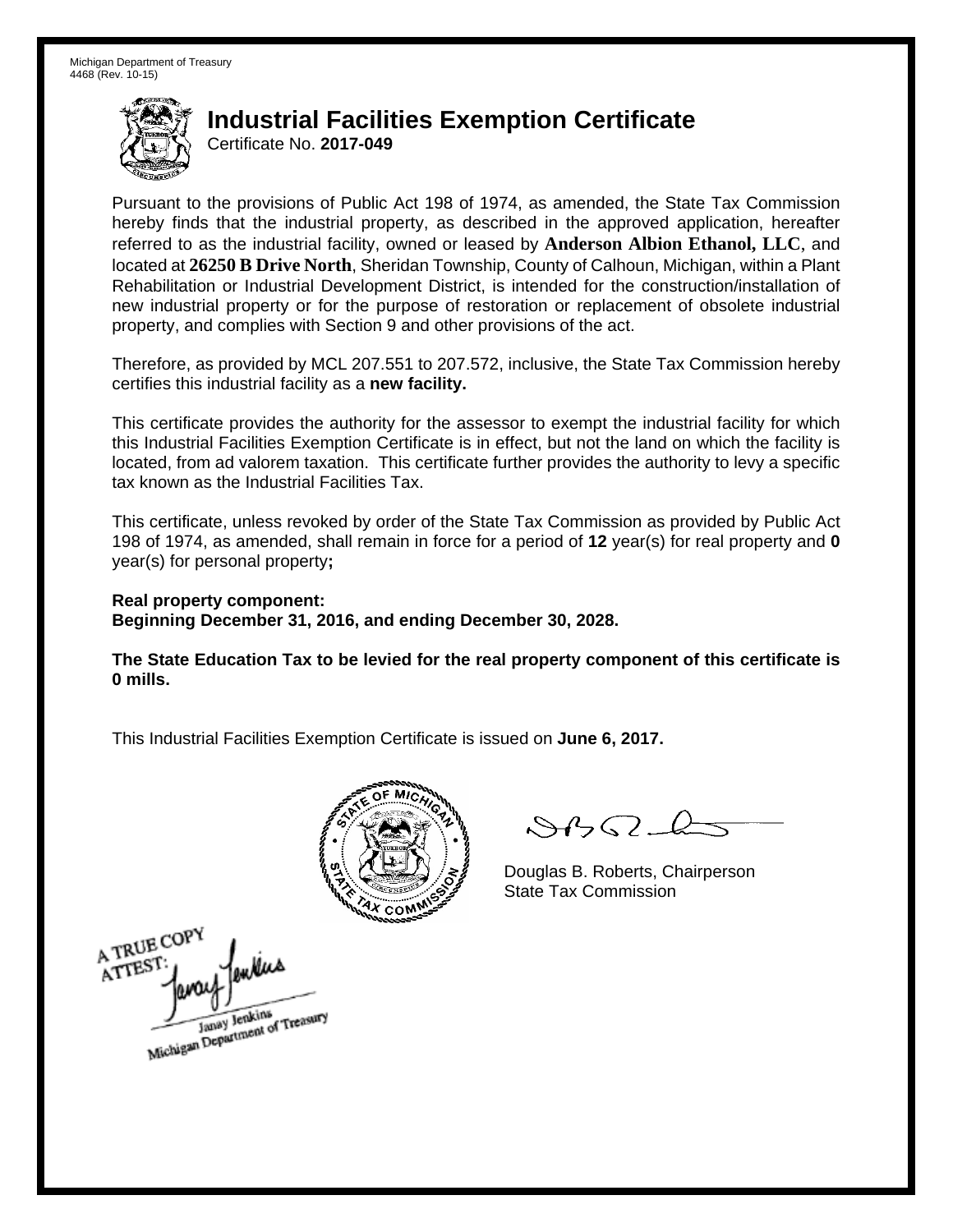

NICK A. KHOURI STATE TREASURER

June 9, 2017

Melissa Kendall Flex-N-Gate Shelby, LLC 5663 E. 9 Mile Warren, MI 48091

RICK SNYDER GOVERNOR

Dear Sir/Madam:

Pursuant to the requirements of Public Act 198 of 1974, as amended, the State Tax Commission (Commission) has issued an Industrial Facility Exemption Certificate numbered 2017-052, to Flex-N-Gate Shelby, LLC, located in Shelby Charter Township, Macomb County. This certificate was issued at the June 6, 2017 meeting of the Commission and the investment amounts approved are as follows:

Real Property: \$6,423,988

Personal Property: \$ 0

The State Education Tax to be levied for this certificate is 6 mills.

In accordance with MCL 24.304, the local unit of government or applicant has sixty days from the date of this letter to request a hearing to correct an error contained in the enclosed certificate.

Notification of completion of this project shall be filed with the Commission within 30 days of project completion. Within 90 days of project completion, a report of final costs shall be filed with the assessing officer of the local unit and the Commission.

If you have further questions regarding the issuance of this industrial facility exemption certificate, please call 517-373-3302.

Sincerely,

teacher S. Ful

Heather S. Frick, Executive Director State Tax Commission

Enclosure cc: Matthew J. Schmidt, Assessor, Shelby Charter Township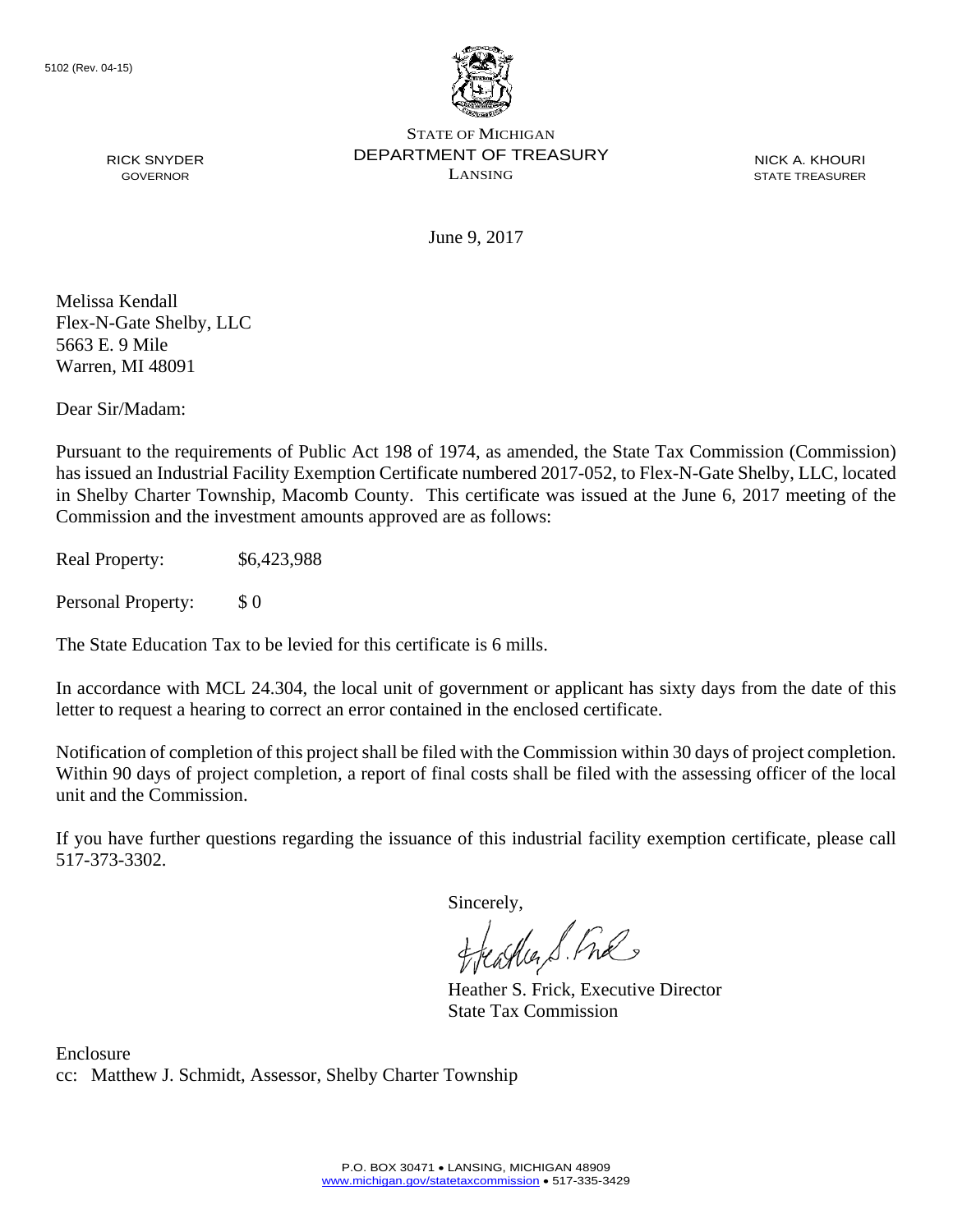Certificate No. **2017-052**

Pursuant to the provisions of Public Act 198 of 1974, as amended, the State Tax Commission hereby finds that the industrial property, as described in the approved application, hereafter referred to as the industrial facility, owned or leased by **Flex-N-Gate Shelby, LLC**, and located at **52674 Shelby Parkway**, Shelby Charter Township, County of Macomb, Michigan, within a Plant Rehabilitation or Industrial Development District, is intended for the construction/installation of new industrial property or for the purpose of restoration or replacement of obsolete industrial property, and complies with Section 9 and other provisions of the act.

Therefore, as provided by MCL 207.551 to 207.572, inclusive, the State Tax Commission hereby certifies this industrial facility as a **new facility.** 

This certificate provides the authority for the assessor to exempt the industrial facility for which this Industrial Facilities Exemption Certificate is in effect, but not the land on which the facility is located, from ad valorem taxation. This certificate further provides the authority to levy a specific tax known as the Industrial Facilities Tax.

This certificate, unless revoked by order of the State Tax Commission as provided by Public Act 198 of 1974, as amended, shall remain in force for a period of **12** year(s) for real property and **0** year(s) for personal property**;** 

**Real property component: Beginning December 31, 2017, and ending December 30, 2029.** 

**The State Education Tax to be levied for the real property component of this certificate is 6 mills.** 



 $8450 - 6$ 

Douglas B. Roberts, Chairperson State Tax Commission

A TRUE COPY ATTEST Michigan Department of Treasury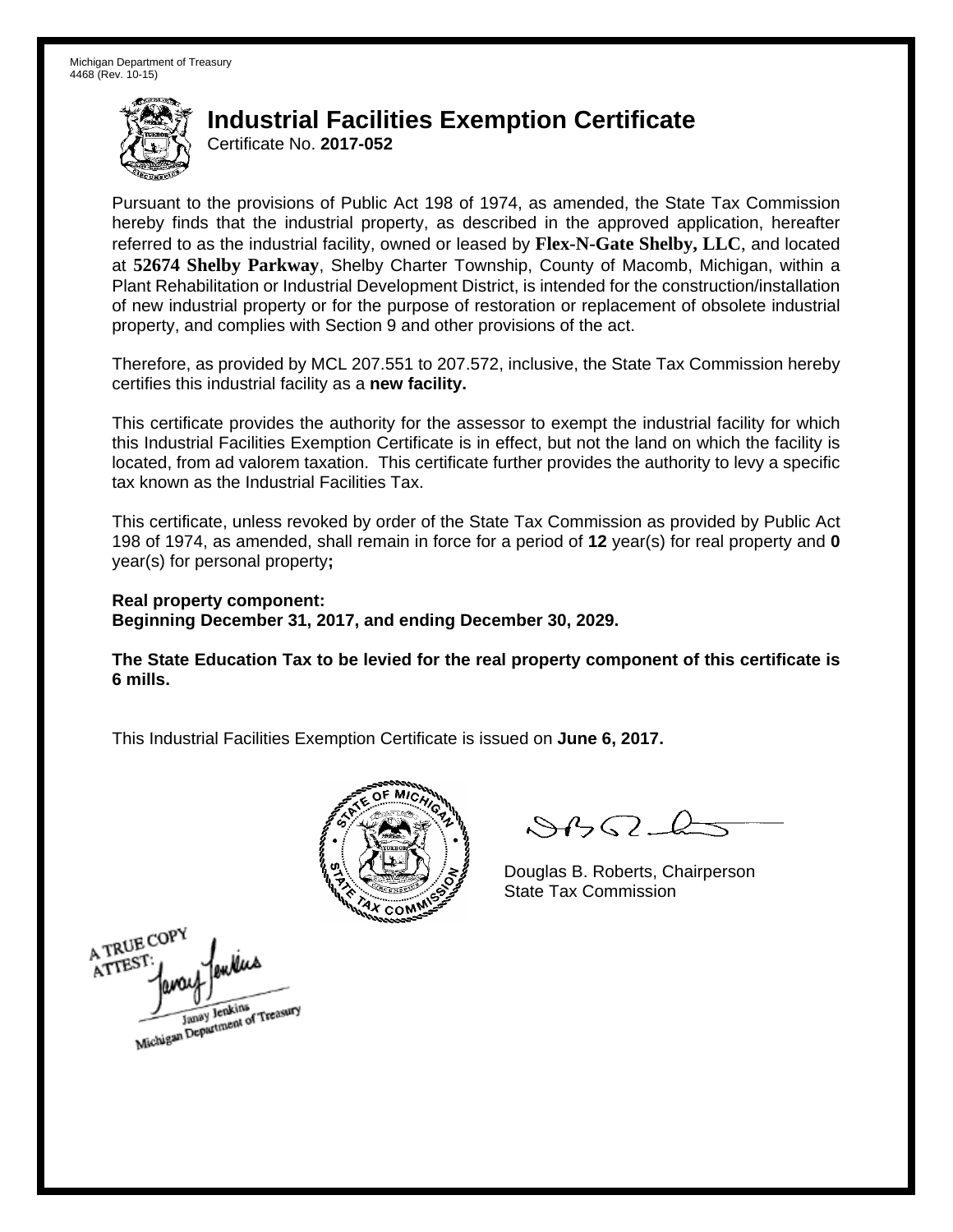

NICK A. KHOURI STATE TREASURER

June 9, 2017

W.G. van Terwisga Schmitz Foam Products, Inc. 188 Treat Avenue Coldwater, MI 49036

RICK SNYDER GOVERNOR

Dear Sir/Madam:

Pursuant to the requirements of Public Act 198 of 1974, as amended, the State Tax Commission (Commission) has issued an Industrial Facility Exemption Certificate numbered 2017-053, to Schmitz Foam Products, Inc., located in the City of Coldwater, Branch County. This certificate was issued at the June 6, 2017 meeting of the Commission and the investment amounts approved are as follows:

Real Property: \$5,081,000

Personal Property: \$ 0

The State Education Tax to be levied for this certificate is 6 mills.

In accordance with MCL 24.304, the local unit of government or applicant has sixty days from the date of this letter to request a hearing to correct an error contained in the enclosed certificate.

Notification of completion of this project shall be filed with the Commission within 30 days of project completion. Within 90 days of project completion, a report of final costs shall be filed with the assessing officer of the local unit and the Commission.

If you have further questions regarding the issuance of this industrial facility exemption certificate, please call 517-373-3302.

Sincerely,

teacher S. Ful

Heather S. Frick, Executive Director State Tax Commission

Enclosure cc: Debra C. Sikorski, Assessor, City of Coldwater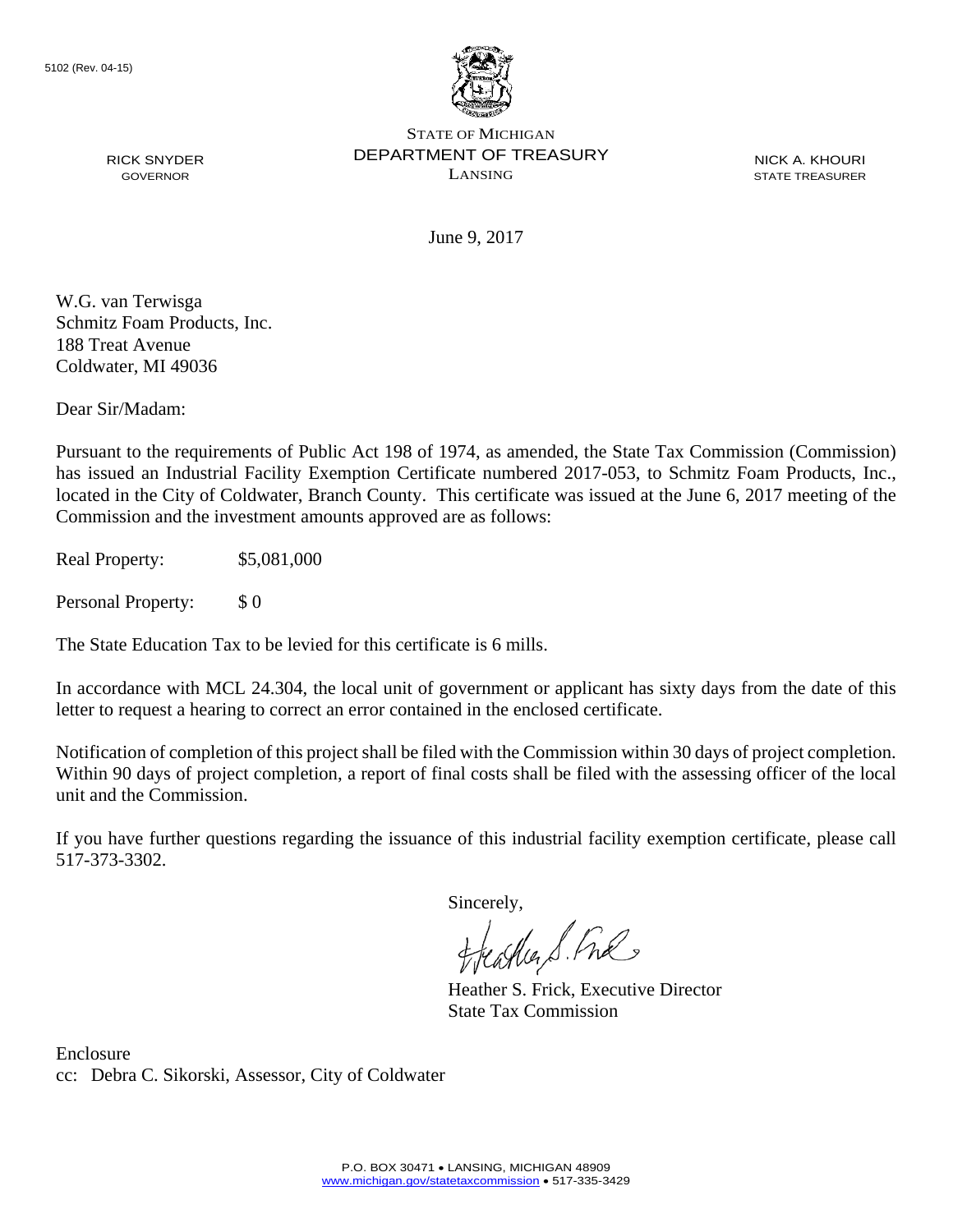Certificate No. **2017-053**

Pursuant to the provisions of Public Act 198 of 1974, as amended, the State Tax Commission hereby finds that the industrial property, as described in the approved application, hereafter referred to as the industrial facility, owned or leased by **Schmitz Foam Products, Inc.**, and located at **Address Tbd**, City of Coldwater, County of Branch, Michigan, within a Plant Rehabilitation or Industrial Development District, is intended for the construction/installation of new industrial property or for the purpose of restoration or replacement of obsolete industrial property, and complies with Section 9 and other provisions of the act.

Therefore, as provided by MCL 207.551 to 207.572, inclusive, the State Tax Commission hereby certifies this industrial facility as a **new facility.** 

This certificate provides the authority for the assessor to exempt the industrial facility for which this Industrial Facilities Exemption Certificate is in effect, but not the land on which the facility is located, from ad valorem taxation. This certificate further provides the authority to levy a specific tax known as the Industrial Facilities Tax.

This certificate, unless revoked by order of the State Tax Commission as provided by Public Act 198 of 1974, as amended, shall remain in force for a period of **12** year(s) for real property and **0** year(s) for personal property**;** 

**Real property component: Beginning December 31, 2017, and ending December 30, 2029.** 

**The State Education Tax to be levied for the real property component of this certificate is 6 mills.** 



 $8450 - 6$ 

Douglas B. Roberts, Chairperson State Tax Commission

A TRUE COPY ATTEST ykus Janay Jenkins<br>Michigan Department of Treasury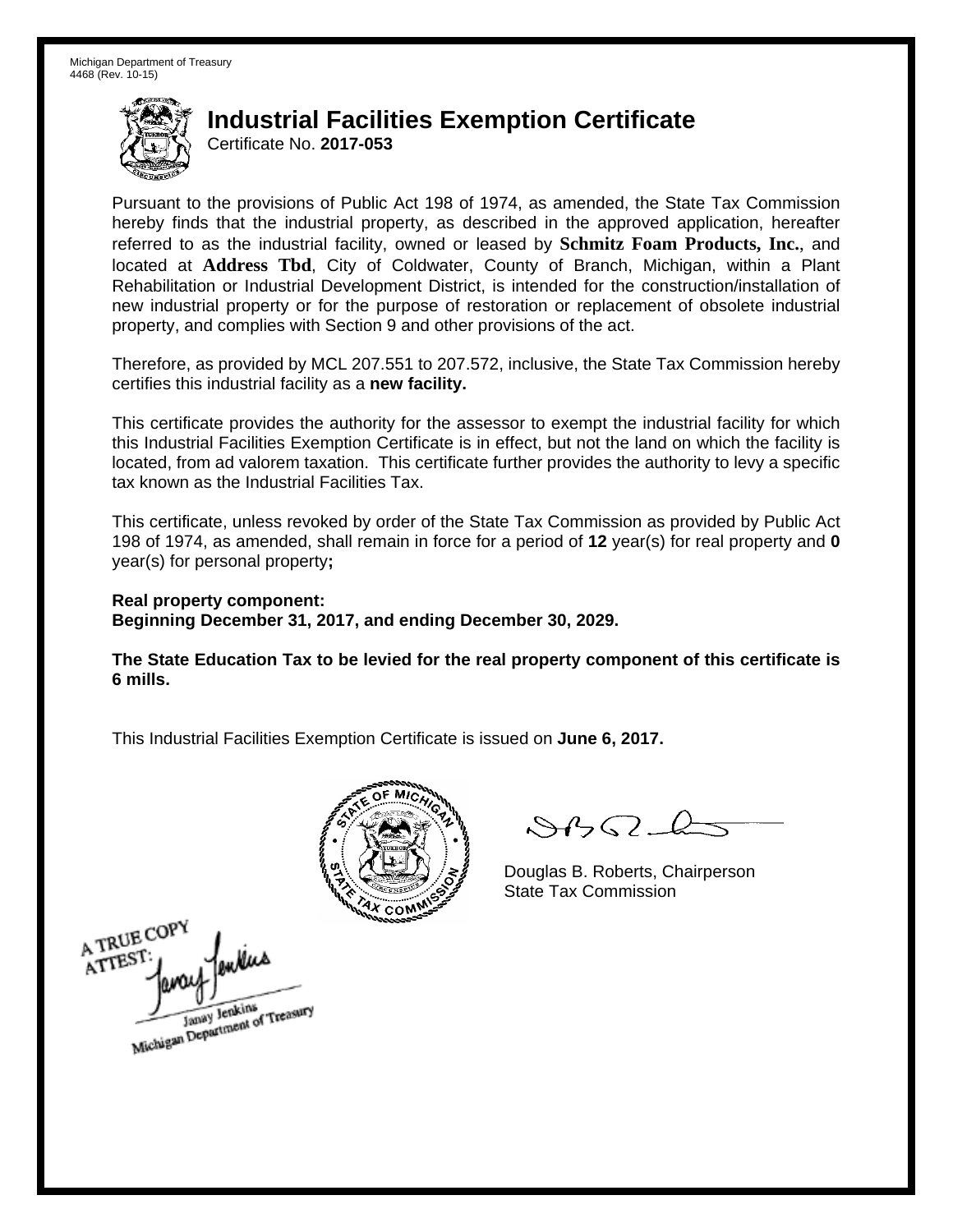

NICK A. KHOURI STATE TREASURER

June 9, 2017

Brad Nall Classic Metal Finishing, Inc. 2500 W. Argyle Street Jackson, MI 49202

RICK SNYDER GOVERNOR

Dear Sir/Madam:

Pursuant to the requirements of Public Act 198 of 1974, as amended, the State Tax Commission (Commission) has issued an Industrial Facility Exemption Certificate numbered 2017-055, to Classic Metal Finishing, Inc., located in Blackman Charter Township, Jackson County. This certificate was issued at the June 6, 2017 meeting of the Commission and the investment amounts approved are as follows:

Real Property: \$1,550,000

Personal Property: \$2,750,000

The State Education Tax to be levied for this certificate is 6 mills.

In accordance with MCL 24.304, the local unit of government or applicant has sixty days from the date of this letter to request a hearing to correct an error contained in the enclosed certificate.

Notification of completion of this project shall be filed with the Commission within 30 days of project completion. Within 90 days of project completion, a report of final costs shall be filed with the assessing officer of the local unit and the Commission.

If you have further questions regarding the issuance of this industrial facility exemption certificate, please call 517-373-3302.

Sincerely,

feastles S. Ful

Heather S. Frick, Executive Director State Tax Commission

Enclosure cc: Evelyn E. Markowski, Assessor, Blackman Charter Township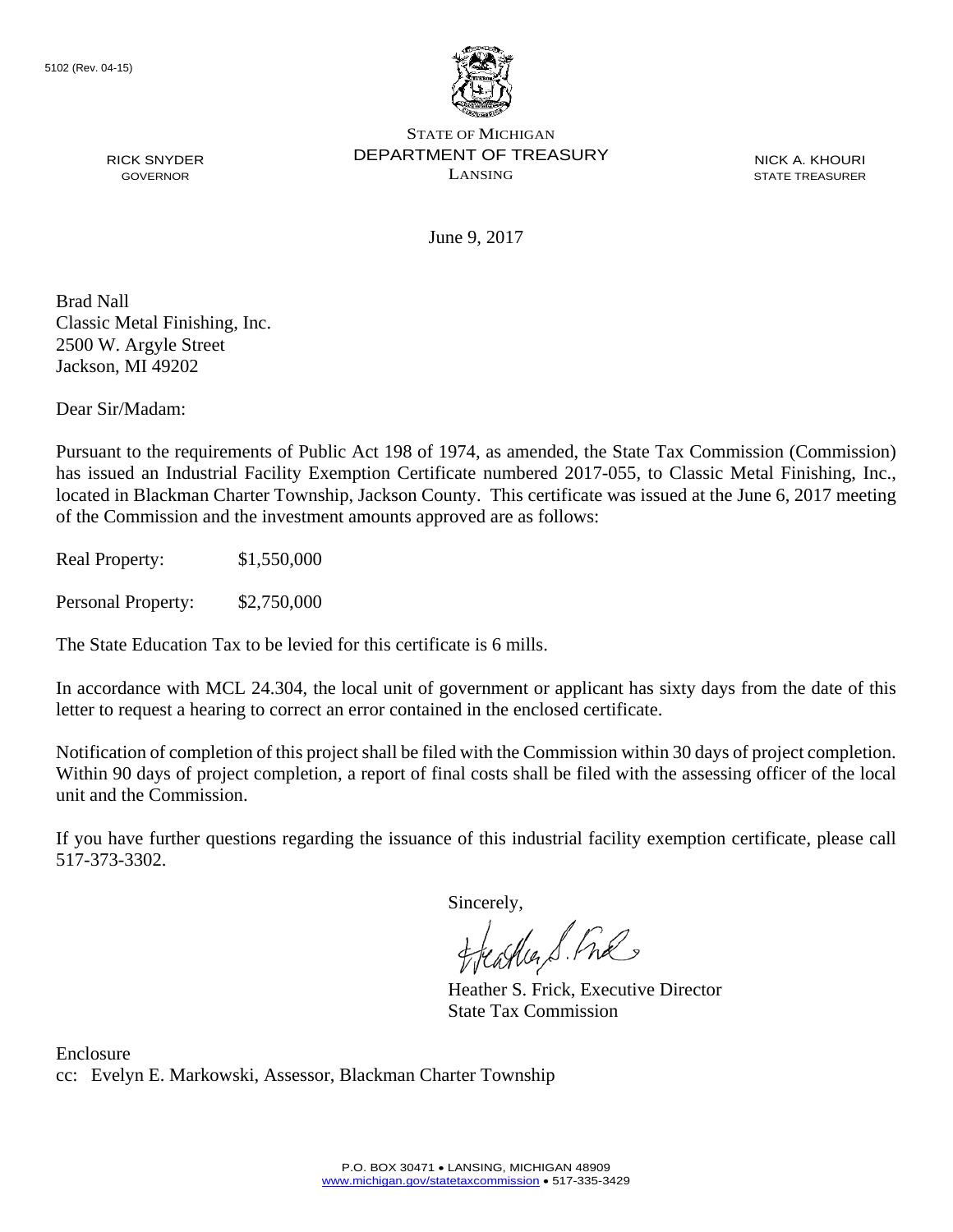Certificate No. **2017-055**

Pursuant to the provisions of Public Act 198 of 1974, as amended, the State Tax Commission hereby finds that the industrial property, as described in the approved application, hereafter referred to as the industrial facility, owned or leased by **Classic Metal Finishing, Inc.**, and located at **2500 W. Argyle Street**, Blackman Charter Township, County of Jackson, Michigan, within a Plant Rehabilitation or Industrial Development District, is intended for the construction/installation of new industrial property or for the purpose of restoration or replacement of obsolete industrial property, and complies with Section 9 and other provisions of the act.

Therefore, as provided by MCL 207.551 to 207.572, inclusive, the State Tax Commission hereby certifies this industrial facility as a **new facility.** 

This certificate provides the authority for the assessor to exempt the industrial facility for which this Industrial Facilities Exemption Certificate is in effect, but not the land on which the facility is located, from ad valorem taxation. This certificate further provides the authority to levy a specific tax known as the Industrial Facilities Tax.

This certificate, unless revoked by order of the State Tax Commission as provided by Public Act 198 of 1974, as amended, shall remain in force for a period of **12** year(s) for real property and **12** year(s) for personal property**;** 

**Real property component: Beginning December 31, 2017, and ending December 30, 2029.** 

**The State Education Tax to be levied for the real property component of this certificate is 6 mills.** 

**Personal property component:** 

**Beginning December 31, 2017, and ending December 30, 2029.** 

**The State Education Tax to be levied for the personal property component of this certificate is 6 mills, unless exempted by MCL 207.564(4) which was enacted with the creation of the Michigan Business Tax.\*** 

This Industrial Facilities Exemption Certificate is issued on **June 6, 2017.**





 $\mathcal{S}4\mathcal{G}$ 

Douglas B. Roberts, Chairperson

\*Contact the local assessor for further clarification regarding the classification and tax applied to the personal property component of this certificate.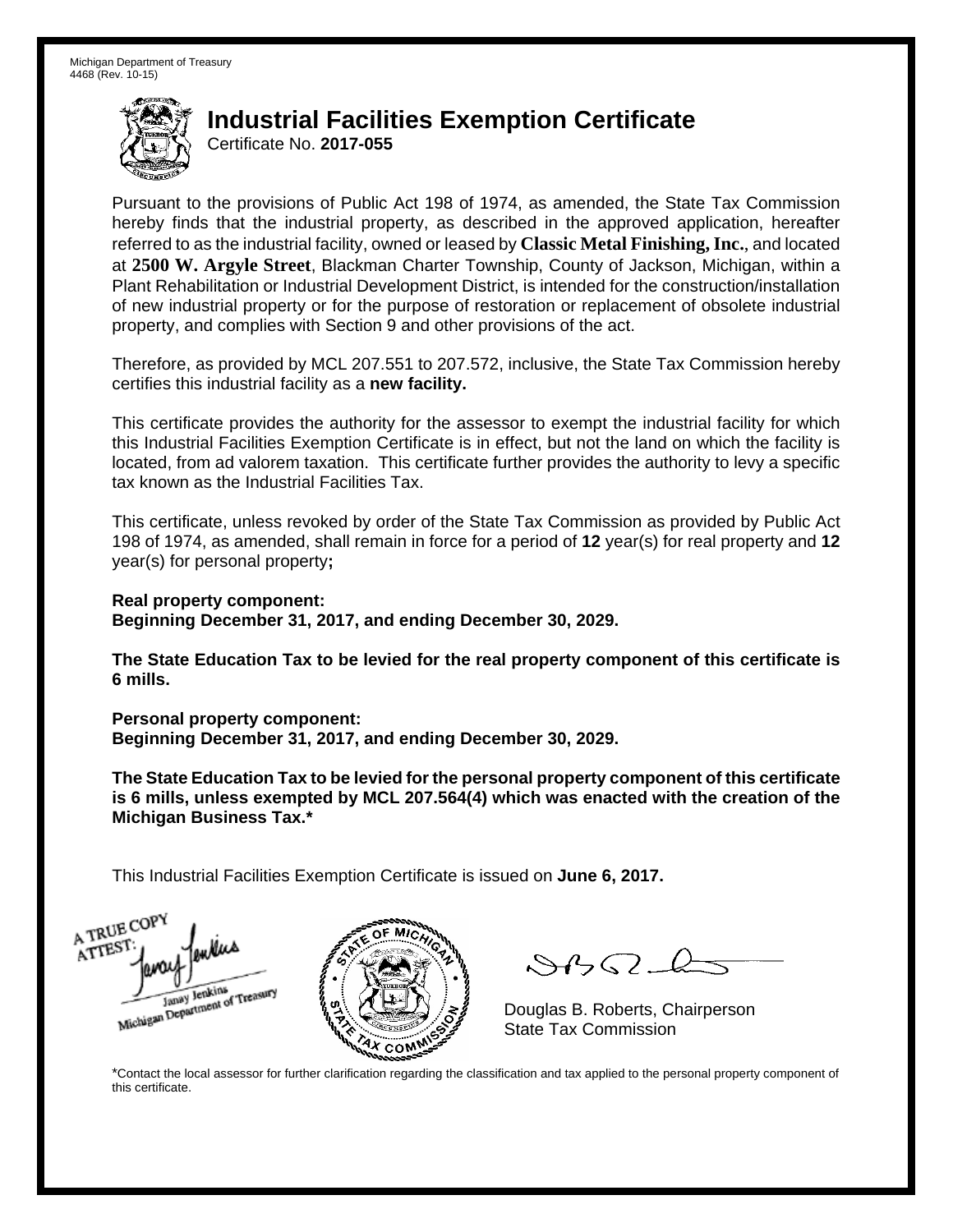

NICK A. KHOURI STATE TREASURER

June 9, 2017

Tami Jo Beltman Holland Stitchcraft, Inc. 13163 Reflections Drive Holland, MI 49424

RICK SNYDER GOVERNOR

Dear Sir/Madam:

Pursuant to the requirements of Public Act 198 of 1974, as amended, the State Tax Commission (Commission) has issued an Industrial Facility Exemption Certificate numbered 2017-056, to Holland Stitchcraft, Inc., located in the Holland Charter Township, Ottawa County. This certificate was issued at the June 6, 2017 meeting of the Commission and the investment amounts approved are as follows:

Real Property: \$1,005,768

Personal Property: \$ 0

The State Education Tax to be levied for this certificate is 6 mills.

In accordance with MCL 24.304, the local unit of government or applicant has sixty days from the date of this letter to request a hearing to correct an error contained in the enclosed certificate.

Notification of completion of this project shall be filed with the Commission within 30 days of project completion. Within 90 days of project completion, a report of final costs shall be filed with the assessing officer of the local unit and the Commission.

If you have further questions regarding the issuance of this industrial facility exemption certificate, please call 517-373-3302.

Sincerely,

teacher S. Ful

Heather S. Frick, Executive Director State Tax Commission

Enclosure cc: Howard J. Feyen, Assessor, Holland Charter Township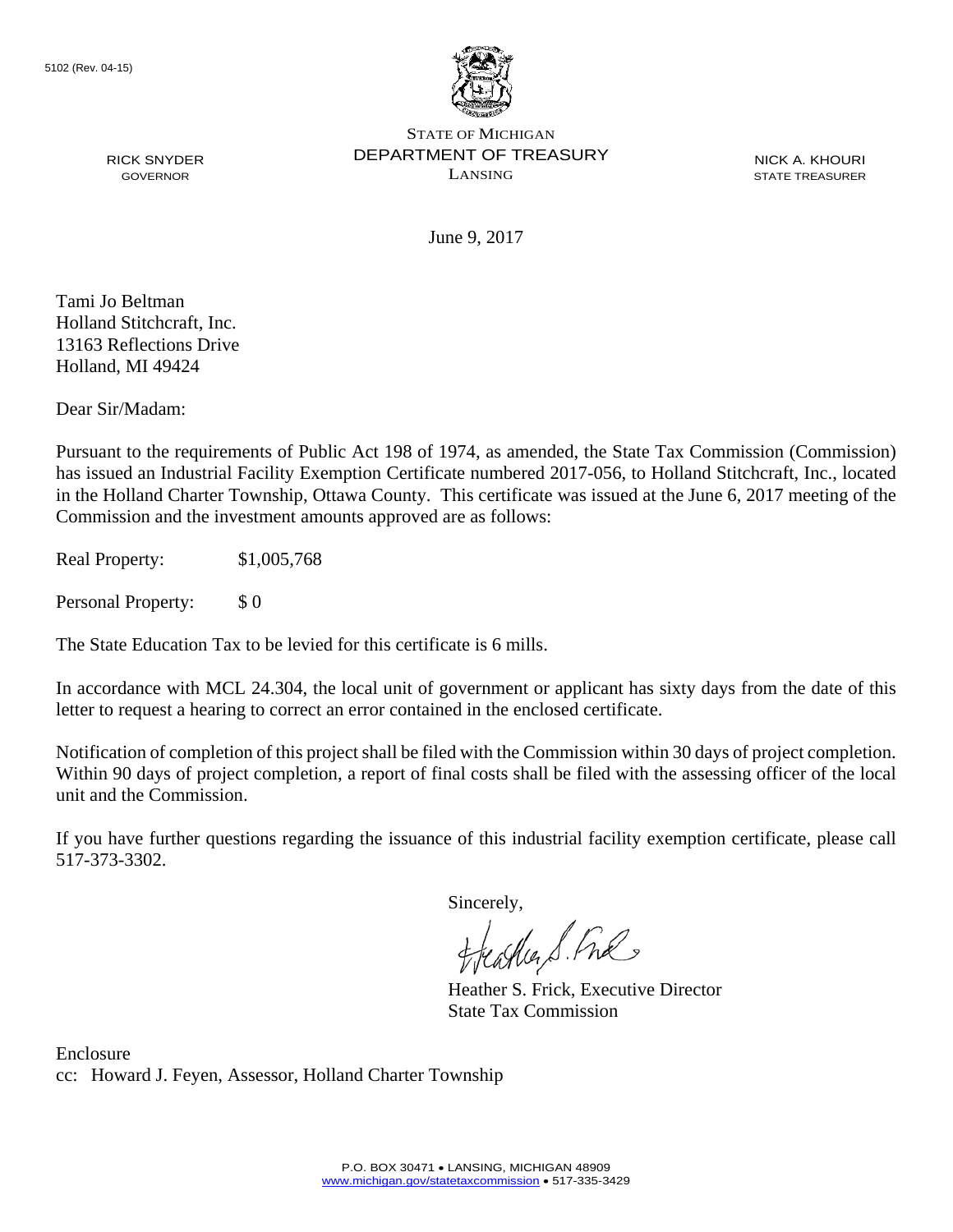Certificate No. **2017-056**

Pursuant to the provisions of Public Act 198 of 1974, as amended, the State Tax Commission hereby finds that the industrial property, as described in the approved application, hereafter referred to as the industrial facility, owned or leased by **Holland Stitchcraft, Inc.**, and located at **13163 Reflections Drive**, Holland Charter Township, County of Ottawa, Michigan, within a Plant Rehabilitation or Industrial Development District, is intended for the construction/installation of new industrial property or for the purpose of restoration or replacement of obsolete industrial property, and complies with Section 9 and other provisions of the act.

Therefore, as provided by MCL 207.551 to 207.572, inclusive, the State Tax Commission hereby certifies this industrial facility as a **new facility.** 

This certificate provides the authority for the assessor to exempt the industrial facility for which this Industrial Facilities Exemption Certificate is in effect, but not the land on which the facility is located, from ad valorem taxation. This certificate further provides the authority to levy a specific tax known as the Industrial Facilities Tax.

This certificate, unless revoked by order of the State Tax Commission as provided by Public Act 198 of 1974, as amended, shall remain in force for a period of **12** year(s) for real property and **0** year(s) for personal property**;** 

**Real property component: Beginning December 31, 2017, and ending December 30, 2029.** 

**The State Education Tax to be levied for the real property component of this certificate is 6 mills.** 



 $8450 - 6$ 

Douglas B. Roberts, Chairperson State Tax Commission

A TRUE COP ATTES Janay Jenkins<br>Michigan Department of Treasury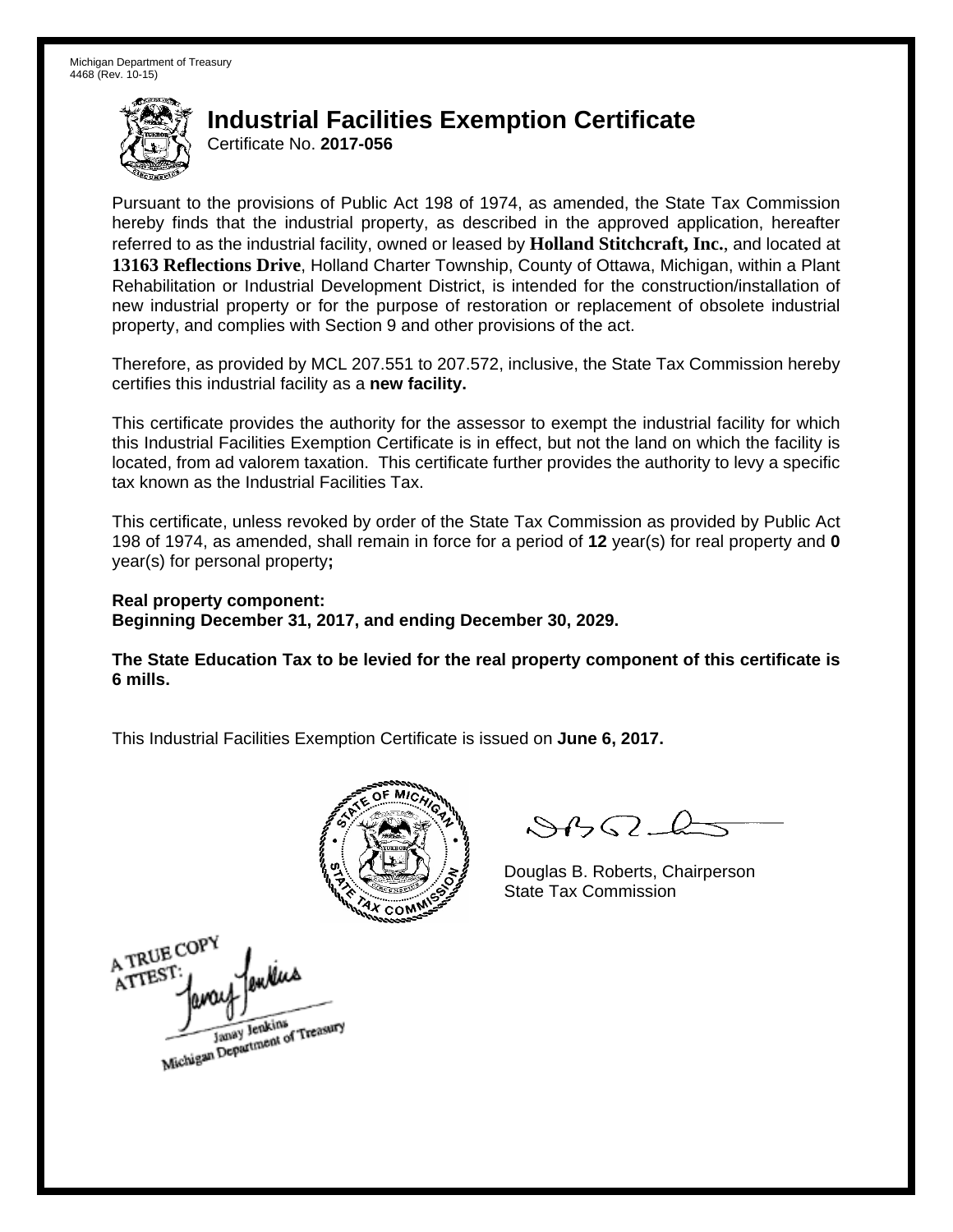

NICK A. KHOURI STATE TREASURER

June 9, 2017

Robert J. Betzig Pharmacia & Upjohn Company, LLC 7171 Portage Road Kalamazoo, MI 49001

RICK SNYDER GOVERNOR

Dear Sir/Madam:

Pursuant to the requirements of Public Act 198 of 1974, as amended, the State Tax Commission (Commission) has issued an Industrial Facility Exemption Certificate numbered 2017-058, to Pharmacia & Upjohn Company, LLC, located in the City of Portage, Kalamazoo County. This certificate was issued at the June 6, 2017 meeting of the Commission and the investment amounts approved are as follows:

Real Property: \$61,487,000

Personal Property: \$ 0

The State Education Tax to be levied for this certificate is 6 mills.

In accordance with MCL 24.304, the local unit of government or applicant has sixty days from the date of this letter to request a hearing to correct an error contained in the enclosed certificate.

Notification of completion of this project shall be filed with the Commission within 30 days of project completion. Within 90 days of project completion, a report of final costs shall be filed with the assessing officer of the local unit and the Commission.

If you have further questions regarding the issuance of this industrial facility exemption certificate, please call 517-373-3302.

Sincerely,

teacher S. Ful

Heather S. Frick, Executive Director State Tax Commission

Enclosure cc: Edward K. Vandervries, Assessor, City of Portage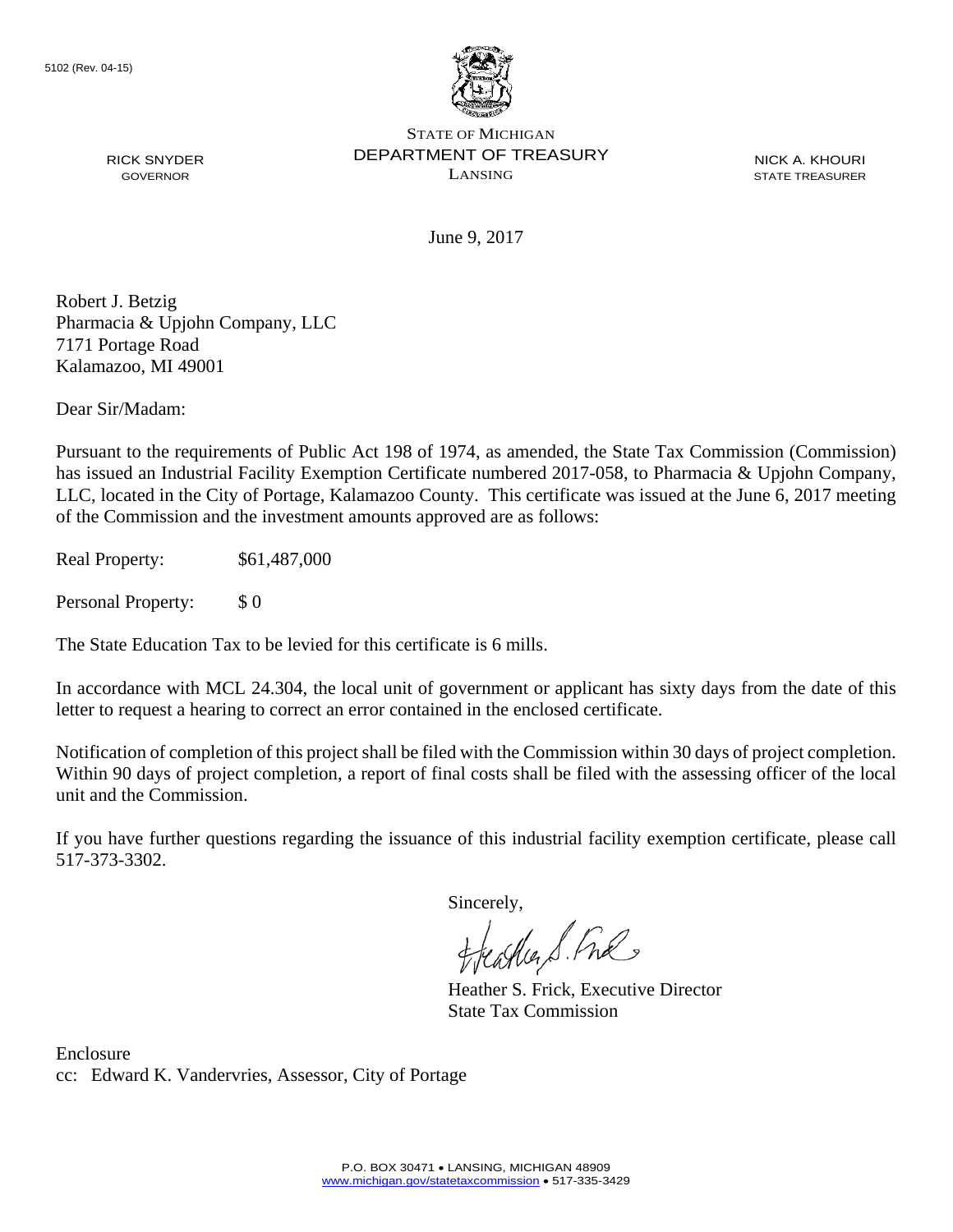Certificate No. **2017-058**

Pursuant to the provisions of Public Act 198 of 1974, as amended, the State Tax Commission hereby finds that the industrial property, as described in the approved application, hereafter referred to as the industrial facility, owned or leased by **Pharmacia & Upjohn Company, LLC**, and located at **7171 Portage Road**, City of Portage, County of Kalamazoo, Michigan, within a Plant Rehabilitation or Industrial Development District, is intended for the construction/installation of new industrial property or for the purpose of restoration or replacement of obsolete industrial property, and complies with Section 9 and other provisions of the act.

Therefore, as provided by MCL 207.551 to 207.572, inclusive, the State Tax Commission hereby certifies this industrial facility as a **new facility.** 

This certificate provides the authority for the assessor to exempt the industrial facility for which this Industrial Facilities Exemption Certificate is in effect, but not the land on which the facility is located, from ad valorem taxation. This certificate further provides the authority to levy a specific tax known as the Industrial Facilities Tax.

This certificate, unless revoked by order of the State Tax Commission as provided by Public Act 198 of 1974, as amended, shall remain in force for a period of **12** year(s) for real property and **0** year(s) for personal property**;** 

**Real property component: Beginning December 31, 2017, and ending December 30, 2029.** 

**The State Education Tax to be levied for the real property component of this certificate is 6 mills.** 



 $8450 - 6$ 

Douglas B. Roberts, Chairperson State Tax Commission

A TRUE COPY A TREST Janay Jenkins<br>Michigan Department of Treasury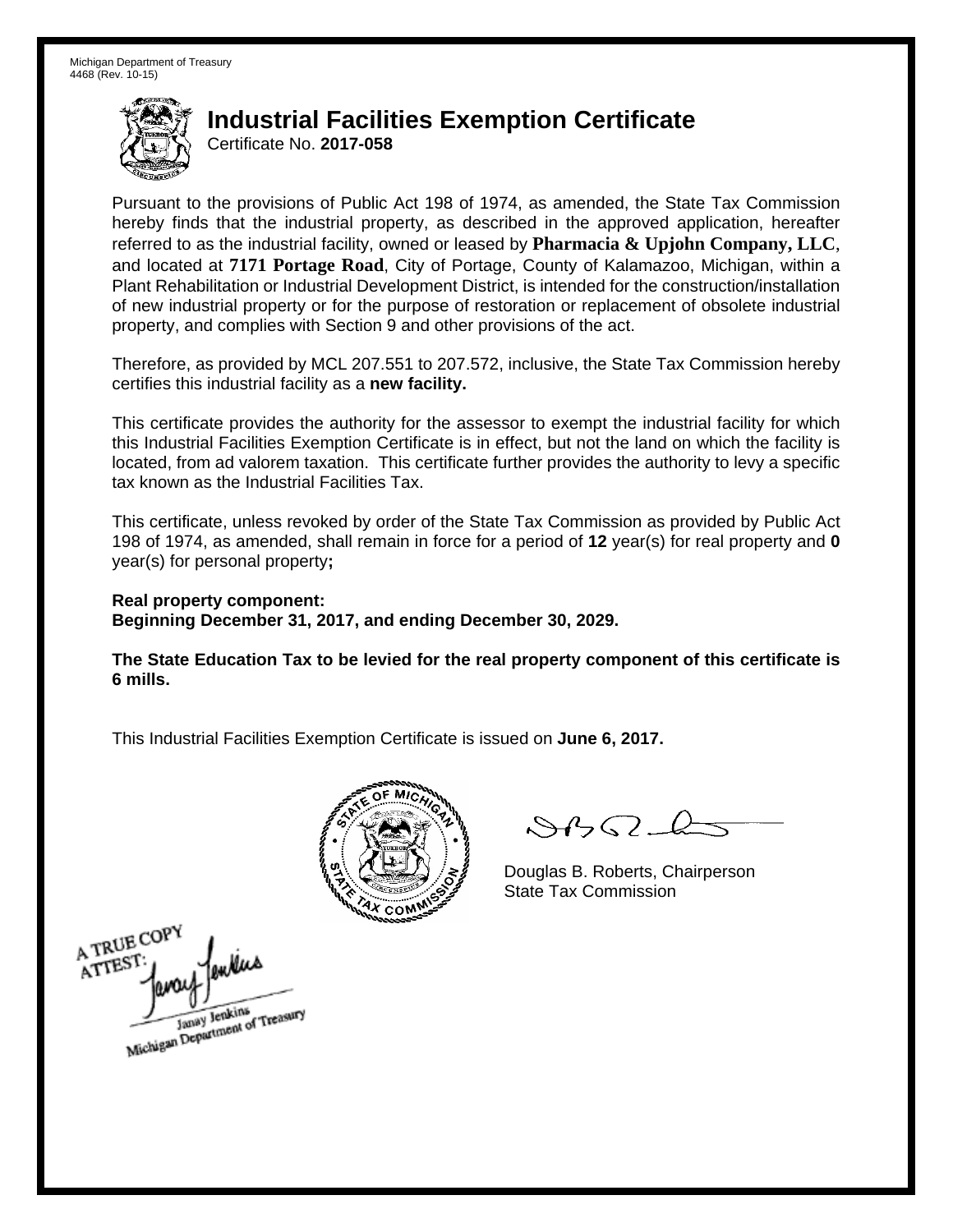

NICK A. KHOURI STATE TREASURER

June 9, 2017

James Kassan ALD Thermal Treatment, Inc.  $2656$   $24<sup>th</sup>$  Street Port Huron, MI 48060

RICK SNYDER GOVERNOR

Dear Sir/Madam:

Pursuant to the requirements of Public Act 198 of 1974, as amended, the State Tax Commission (Commission) has issued an Industrial Facility Exemption Certificate numbered 2017-059, to ALD Thermal Treatment, Inc., located in the City of Port Huron, Saint Clair County. This certificate was issued at the June 6, 2017 meeting of the Commission and the investment amounts approved are as follows:

Real Property: \$909,213

Personal Property: \$ 0

The State Education Tax to be levied for this certificate is 6 mills.

In accordance with MCL 24.304, the local unit of government or applicant has sixty days from the date of this letter to request a hearing to correct an error contained in the enclosed certificate.

Notification of completion of this project shall be filed with the Commission within 30 days of project completion. Within 90 days of project completion, a report of final costs shall be filed with the assessing officer of the local unit and the Commission.

If you have further questions regarding the issuance of this industrial facility exemption certificate, please call 517-373-3302.

Sincerely,

teacher S. Ful

Heather S. Frick, Executive Director State Tax Commission

Enclosure cc: Ryan P. Porte, Assessor, City of Port Huron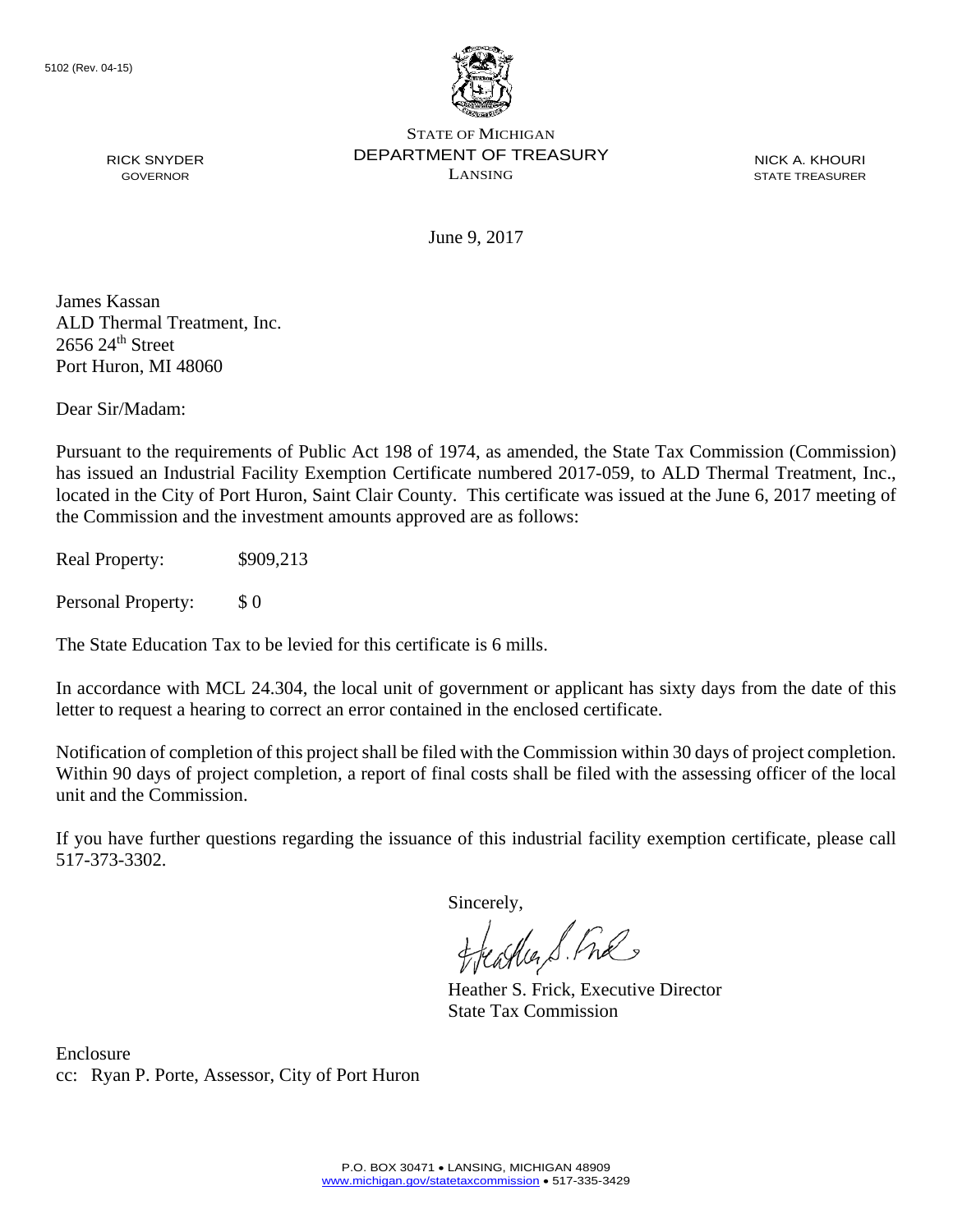Certificate No. **2017-059**

Pursuant to the provisions of Public Act 198 of 1974, as amended, the State Tax Commission hereby finds that the industrial property, as described in the approved application, hereafter referred to as the industrial facility, owned or leased by **ALD Thermal Treatment, Inc.**, and located at **2656 24th Street**, City of Port Huron, County of Saint Clair, Michigan, within a Plant Rehabilitation or Industrial Development District, is intended for the construction/installation of new industrial property or for the purpose of restoration or replacement of obsolete industrial property, and complies with Section 9 and other provisions of the act.

Therefore, as provided by MCL 207.551 to 207.572, inclusive, the State Tax Commission hereby certifies this industrial facility as a **new facility.** 

This certificate provides the authority for the assessor to exempt the industrial facility for which this Industrial Facilities Exemption Certificate is in effect, but not the land on which the facility is located, from ad valorem taxation. This certificate further provides the authority to levy a specific tax known as the Industrial Facilities Tax.

This certificate, unless revoked by order of the State Tax Commission as provided by Public Act 198 of 1974, as amended, shall remain in force for a period of **12** year(s) for real property and **0** year(s) for personal property**;** 

**Real property component: Beginning December 31, 2017, and ending December 30, 2029.** 

**The State Education Tax to be levied for the real property component of this certificate is 6 mills.** 



 $8450 - 6$ 

Douglas B. Roberts, Chairperson State Tax Commission

A TRUE COP ATTEST Janay Jenkins<br>Michigan Department of Treasury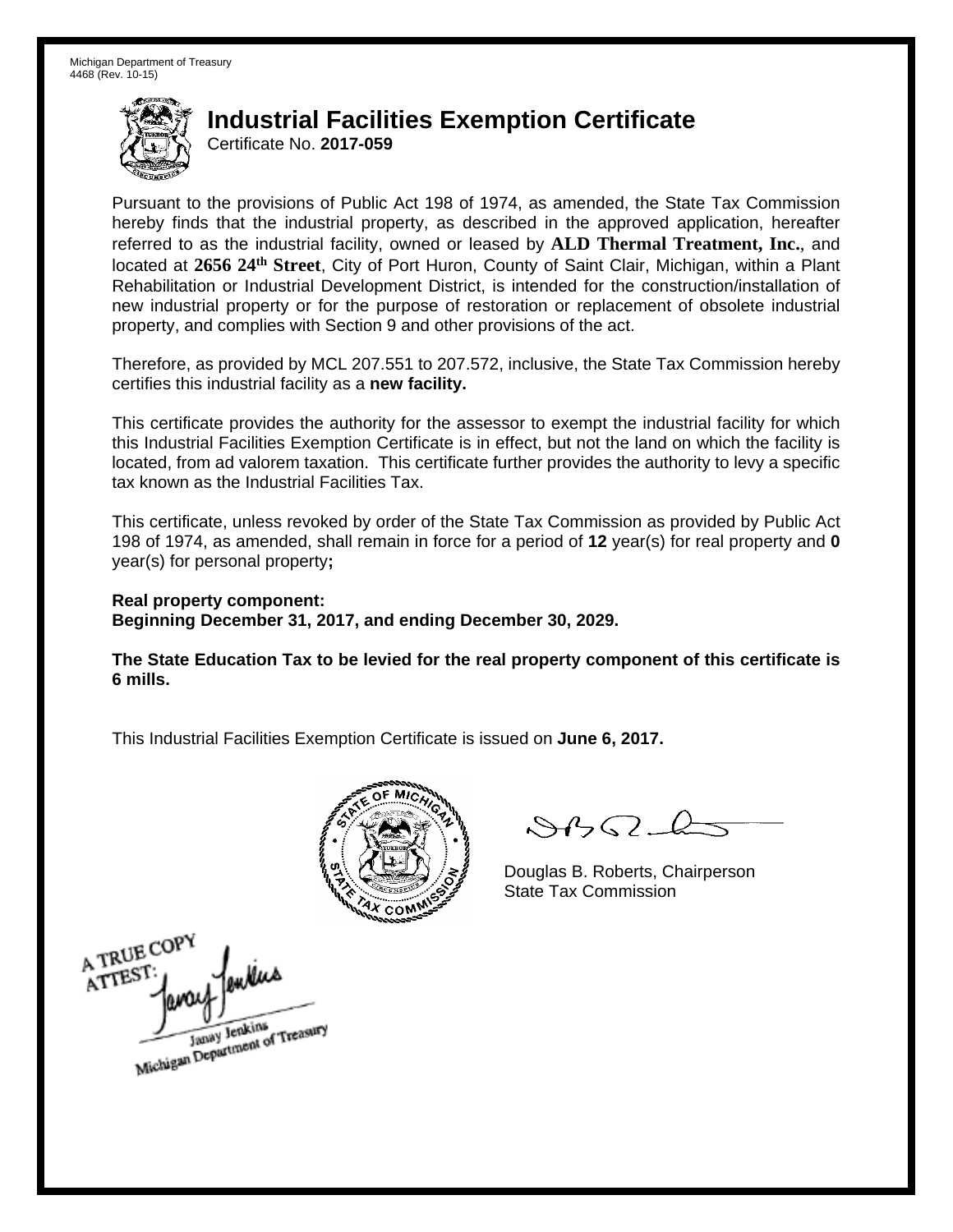

NICK A. KHOURI STATE TREASURER

June 9, 2017

Michael Uckele Uckele Health & Nutrition Inc. P.O. Box 160 Blissfield, MI 49228

RICK SNYDER GOVERNOR

Dear Sir/Madam:

Pursuant to the requirements of Public Act 198 of 1974, as amended, the State Tax Commission (Commission) has issued an Industrial Facility Exemption Certificate numbered 2017-061, to Uckele Health & Nutrition Inc., located in Village of Blissfield, Lenawee County. This certificate was issued at the June 6, 2017 meeting of the Commission and the investment amounts approved are as follows:

Real Property: \$1,598,210

Personal Property: \$ 0

The State Education Tax to be levied for this certificate is 6 mills.

In accordance with MCL 24.304, the local unit of government or applicant has sixty days from the date of this letter to request a hearing to correct an error contained in the enclosed certificate.

Notification of completion of this project shall be filed with the Commission within 30 days of project completion. Within 90 days of project completion, a report of final costs shall be filed with the assessing officer of the local unit and the Commission.

If you have further questions regarding the issuance of this industrial facility exemption certificate, please call 517-373-3302.

Sincerely,

teacher S. Ful

Heather S. Frick, Executive Director State Tax Commission

Enclosure cc: Bob Knoblauch, Assessor, Village Of Blissfield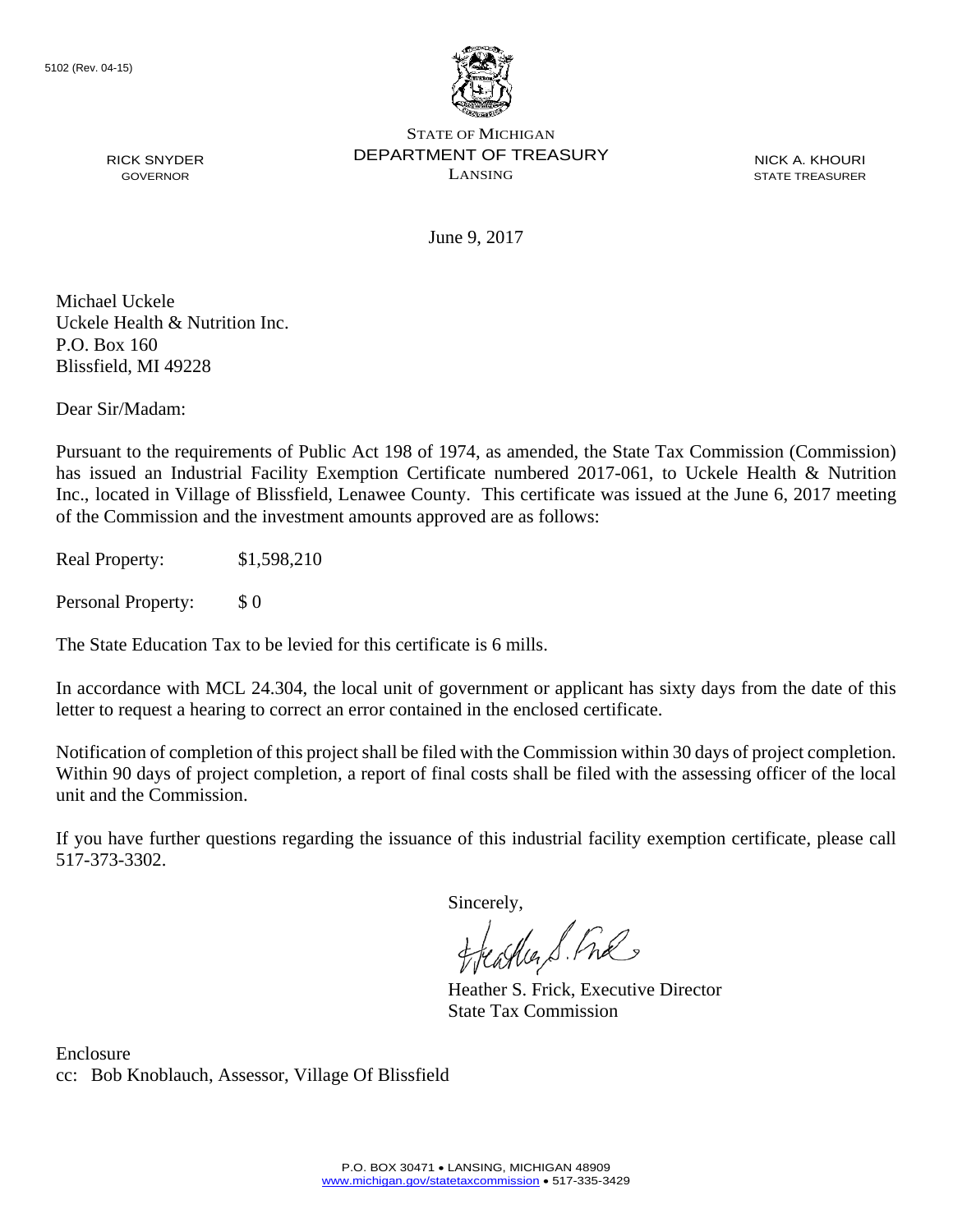Certificate No. **2017-061**

Pursuant to the provisions of Public Act 198 of 1974, as amended, the State Tax Commission hereby finds that the industrial property, as described in the approved application, hereafter referred to as the industrial facility, owned or leased by **Uckele Health & Nutrition Inc.**, and located at **5600 Silberhorn Highway**, Village of Blissfield, County of Lenawee, Michigan, within a Plant Rehabilitation or Industrial Development District, is intended for the construction/installation of new industrial property or for the purpose of restoration or replacement of obsolete industrial property, and complies with Section 9 and other provisions of the act.

Therefore, as provided by MCL 207.551 to 207.572, inclusive, the State Tax Commission hereby certifies this industrial facility as a **new facility.** 

This certificate provides the authority for the assessor to exempt the industrial facility for which this Industrial Facilities Exemption Certificate is in effect, but not the land on which the facility is located, from ad valorem taxation. This certificate further provides the authority to levy a specific tax known as the Industrial Facilities Tax.

This certificate, unless revoked by order of the State Tax Commission as provided by Public Act 198 of 1974, as amended, shall remain in force for a period of **12** year(s) for real property and **0** year(s) for personal property**;** 

**Real property component: Beginning December 31, 2017, and ending December 30, 2029.** 

**The State Education Tax to be levied for the real property component of this certificate is 6 mills.** 



 $\mathcal{A} \cap \mathcal{A} \cap \mathcal{A}$ 

Douglas B. Roberts, Chairperson State Tax Commission

A TRUE COPY ATTEST Janay Jenkins<br>Michigan Department of Treasury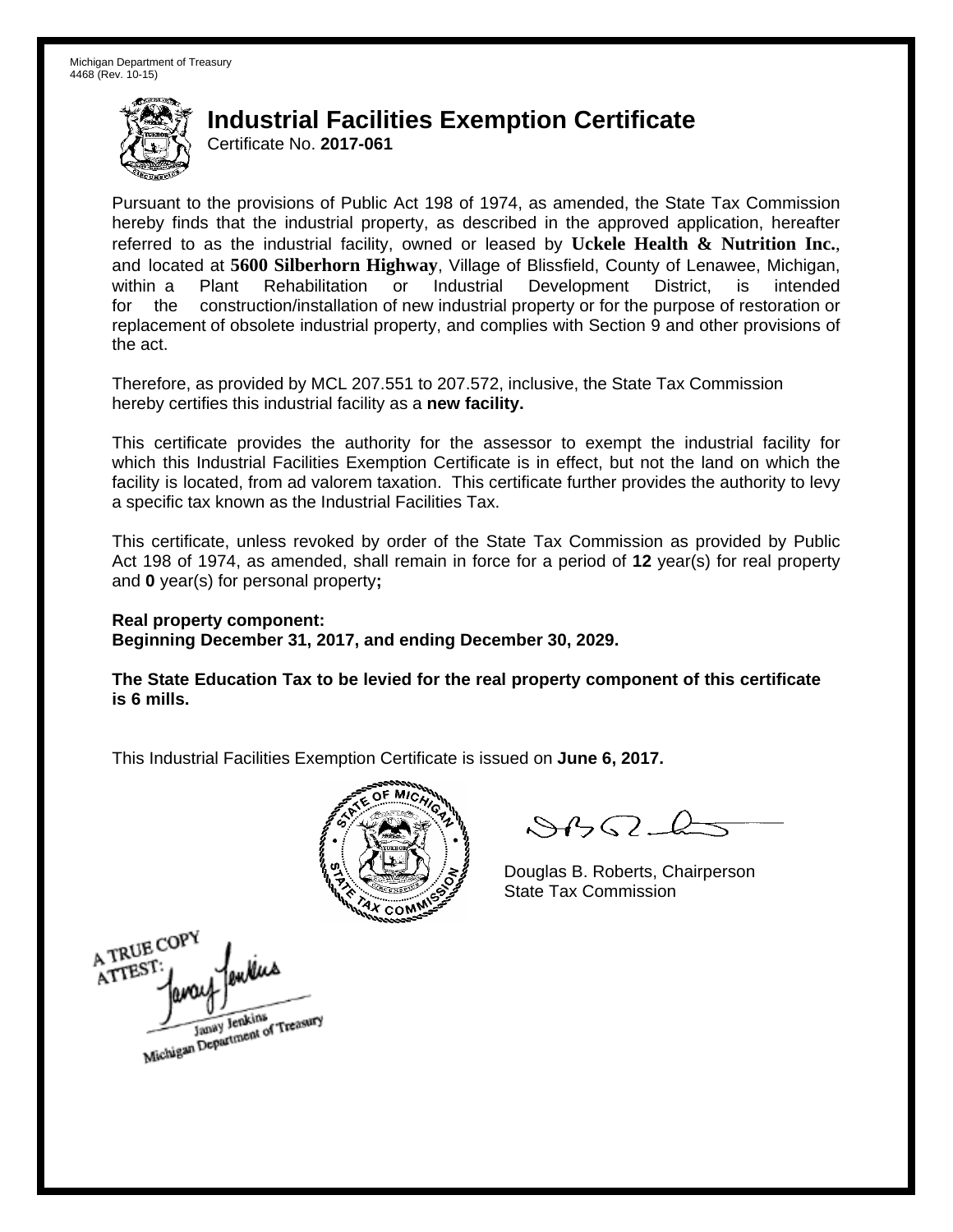

NICK A. KHOURI STATE TREASURER

June 9, 2017

Alex Howarth Lycera, Inc. 620 W. Germantown Pike Plymouth, PA 19462

RICK SNYDER GOVERNOR

Dear Sir/Madam:

Pursuant to the requirements of Public Act 198 of 1974, as amended, the State Tax Commission (Commission) has issued an Industrial Facility Exemption Certificate numbered 2017-063, to Lycera, Inc., located in Pittsfield Charter Township, Washtenaw County. This certificate was issued at the June 6, 2017 meeting of the Commission and the investment amounts approved are as follows:

Real Property: \$2,957,155

Personal Property: \$259,000

The State Education Tax to be levied for this certificate is 6 mills.

In accordance with MCL 24.304, the local unit of government or applicant has sixty days from the date of this letter to request a hearing to correct an error contained in the enclosed certificate.

Notification of completion of this project shall be filed with the Commission within 30 days of project completion. Within 90 days of project completion, a report of final costs shall be filed with the assessing officer of the local unit and the Commission.

If you have further questions regarding the issuance of this industrial facility exemption certificate, please call 517-373-3302.

Sincerely,

feastles S. Ful

Heather S. Frick, Executive Director State Tax Commission

Enclosure cc: Barbara L. McDermott, Assessor, Pittsfield Charter Township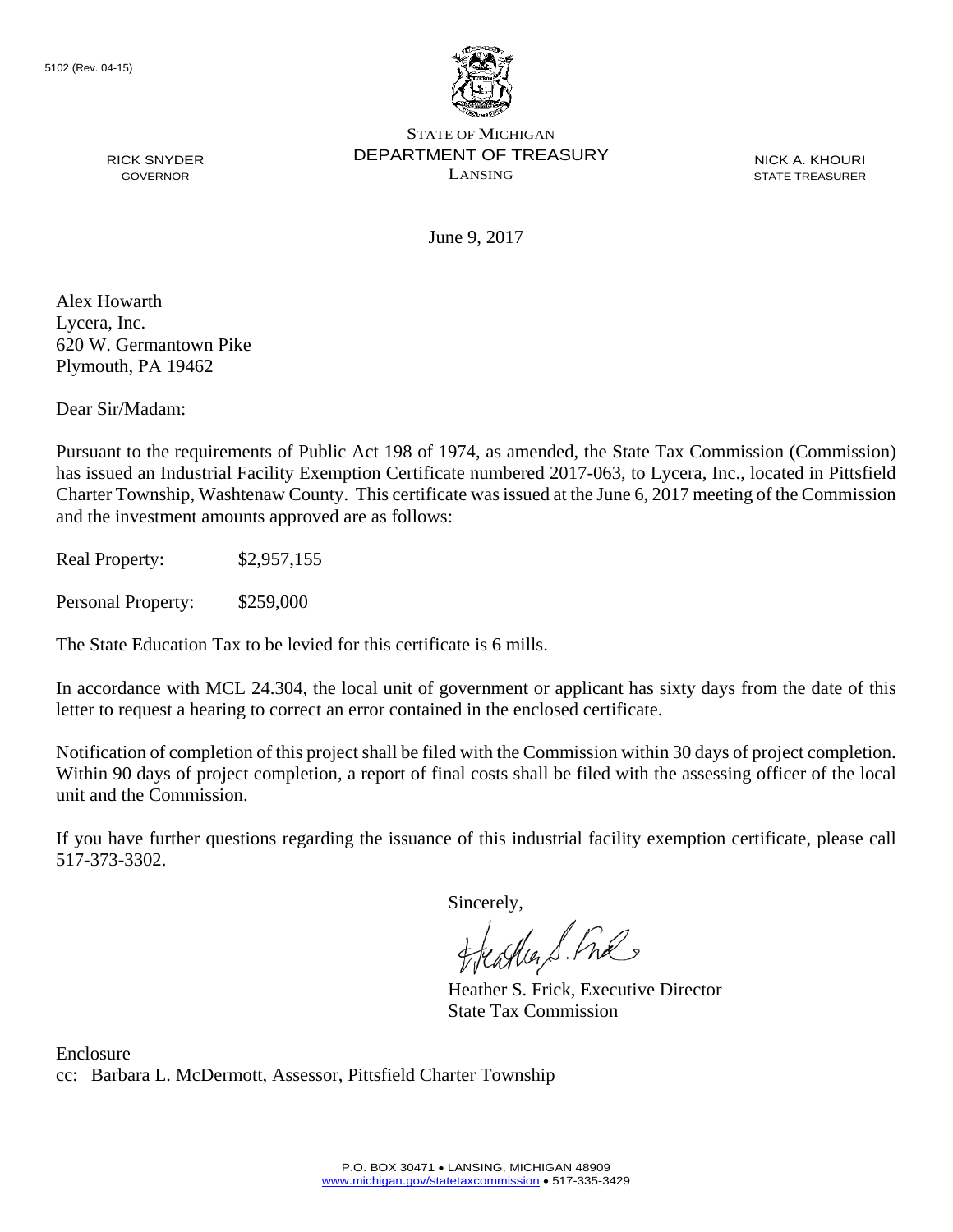Certificate No. **2017-063**

Pursuant to the provisions of Public Act 198 of 1974, as amended, the State Tax Commission hereby finds that the industrial property, as described in the approved application, hereafter referred to as the industrial facility, owned or leased by **Lycera, Inc.**, and located at **1350 Highland Drive**, Pittsfield Charter Township, County of Washtenaw, Michigan, within a Plant Rehabilitation or Industrial Development District, is intended for the construction/installation of new industrial property or for the purpose of restoration or replacement of obsolete industrial property, and complies with Section 9 and other provisions of the act.

Therefore, as provided by MCL 207.551 to 207.572, inclusive, the State Tax Commission hereby certifies this industrial facility as a **new facility.** 

This certificate provides the authority for the assessor to exempt the industrial facility for which this Industrial Facilities Exemption Certificate is in effect, but not the land on which the facility is located, from ad valorem taxation. This certificate further provides the authority to levy a specific tax known as the Industrial Facilities Tax.

This certificate, unless revoked by order of the State Tax Commission as provided by Public Act 198 of 1974, as amended, shall remain in force for a period of **10** year(s) for real property and **10** year(s) for personal property**;** 

**Real property component: Beginning December 31, 2017, and ending December 30, 2027.** 

**The State Education Tax to be levied for the real property component of this certificate is 6 mills.** 

**Personal property component:** 

**Beginning December 31, 2017, and ending December 30, 2027.** 

**The State Education Tax to be levied for the personal property component of this certificate is 6 mills, unless exempted by MCL 207.564(4) which was enacted with the creation of the Michigan Business Tax.\*** 

This Industrial Facilities Exemption Certificate is issued on **June 6, 2017.**

A TRUE COP ATTEST



 $\mathcal{S}4\mathcal{G}$ 

Douglas B. Roberts, Chairperson

\*Contact the local assessor for further clarification regarding the classification and tax applied to the personal property component of this certificate.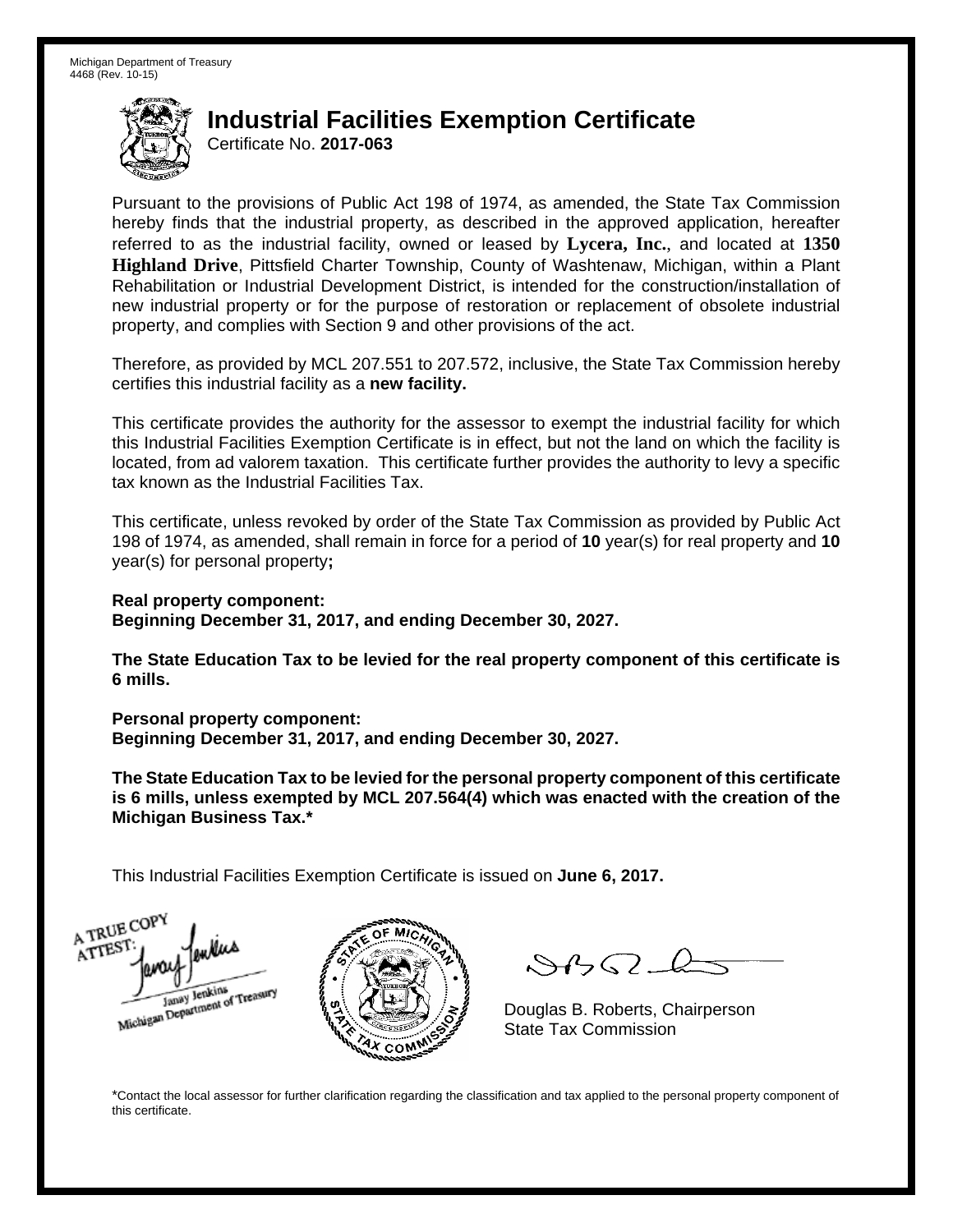

NICK A. KHOURI STATE TREASURER

June 9, 2017

Nathan Bowen Yanfeng US Automotive Interior Systems I, LLC 45000 Helm Street Plymouth, MI 48170

Dear Sir/Madam:

RICK SNYDER GOVERNOR

Pursuant to the requirements of Public Act 198 of 1974, as amended, the State Tax Commission (Commission) has issued an Industrial Facility Exemption Certificate numbered 2017-064, to Yanfeng US Automotive Interior Systems I, LLC, located in the City of Novi, Oakland County. This certificate was issued at the June 6, 2017 meeting of the Commission and the investment amounts approved are as follows:

Real Property: \$8,590,000

Personal Property: \$7,610,000

The State Education Tax to be levied for this certificate is 6 mills.

In accordance with MCL 24.304, the local unit of government or applicant has sixty days from the date of this letter to request a hearing to correct an error contained in the enclosed certificate.

Notification of completion of this project shall be filed with the Commission within 30 days of project completion. Within 90 days of project completion, a report of final costs shall be filed with the assessing officer of the local unit and the Commission.

If you have further questions regarding the issuance of this industrial facility exemption certificate, please call 517-373-3302.

Sincerely,

feastles S. Ful

Heather S. Frick, Executive Director State Tax Commission

Enclosure cc: Micheal R. Lohmeier, Assessor, City of Novi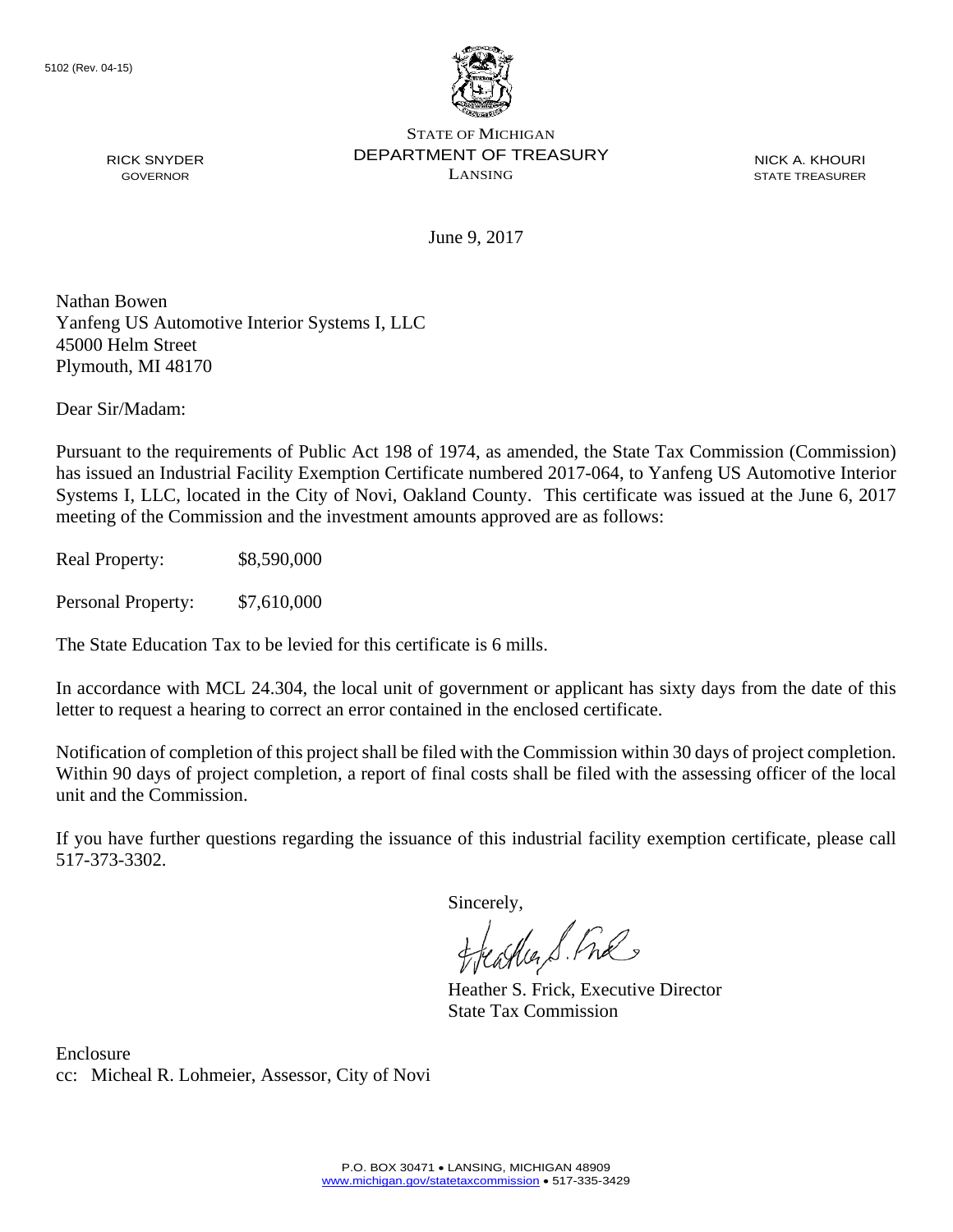Certificate No. **2017-064**

Pursuant to the provisions of Public Act 198 of 1974, as amended, the State Tax Commission hereby finds that the industrial property, as described in the approved application, hereafter referred to as the industrial facility, owned or leased by **Yanfeng US Automotive Interior Systems I, LLC**, and located at **41935 12 Mile Road**, City of Novi, County of Oakland, Michigan, within a Plant Rehabilitation or Industrial Development District, is intended for the construction/installation of new industrial property or for the purpose of restoration or replacement of obsolete industrial property, and complies with Section 9 and other provisions of the act.

Therefore, as provided by MCL 207.551 to 207.572, inclusive, the State Tax Commission hereby certifies this industrial facility as a **new facility.** 

This certificate provides the authority for the assessor to exempt the industrial facility for which this Industrial Facilities Exemption Certificate is in effect, but not the land on which the facility is located, from ad valorem taxation. This certificate further provides the authority to levy a specific tax known as the Industrial Facilities Tax.

This certificate, unless revoked by order of the State Tax Commission as provided by Public Act 198 of 1974, as amended, shall remain in force for a period of **8** year(s) for real property and **8** year(s) for personal property**;** 

**Real property component: Beginning December 31, 2017, and ending December 30, 2025.** 

**The State Education Tax to be levied for the real property component of this certificate is 6 mills.** 

**Personal property component:** 

**Beginning December 31, 2017, and ending December 30, 2025.** 

**The State Education Tax to be levied for the personal property component of this certificate is 6 mills, unless exempted by MCL 207.564(4) which was enacted with the creation of the Michigan Business Tax.\*** 

This Industrial Facilities Exemption Certificate is issued on **June 6, 2017.**





 $\mathcal{S}4\mathcal{G}$ 

Douglas B. Roberts, Chairperson

\*Contact the local assessor for further clarification regarding the classification and tax applied to the personal property component of this certificate.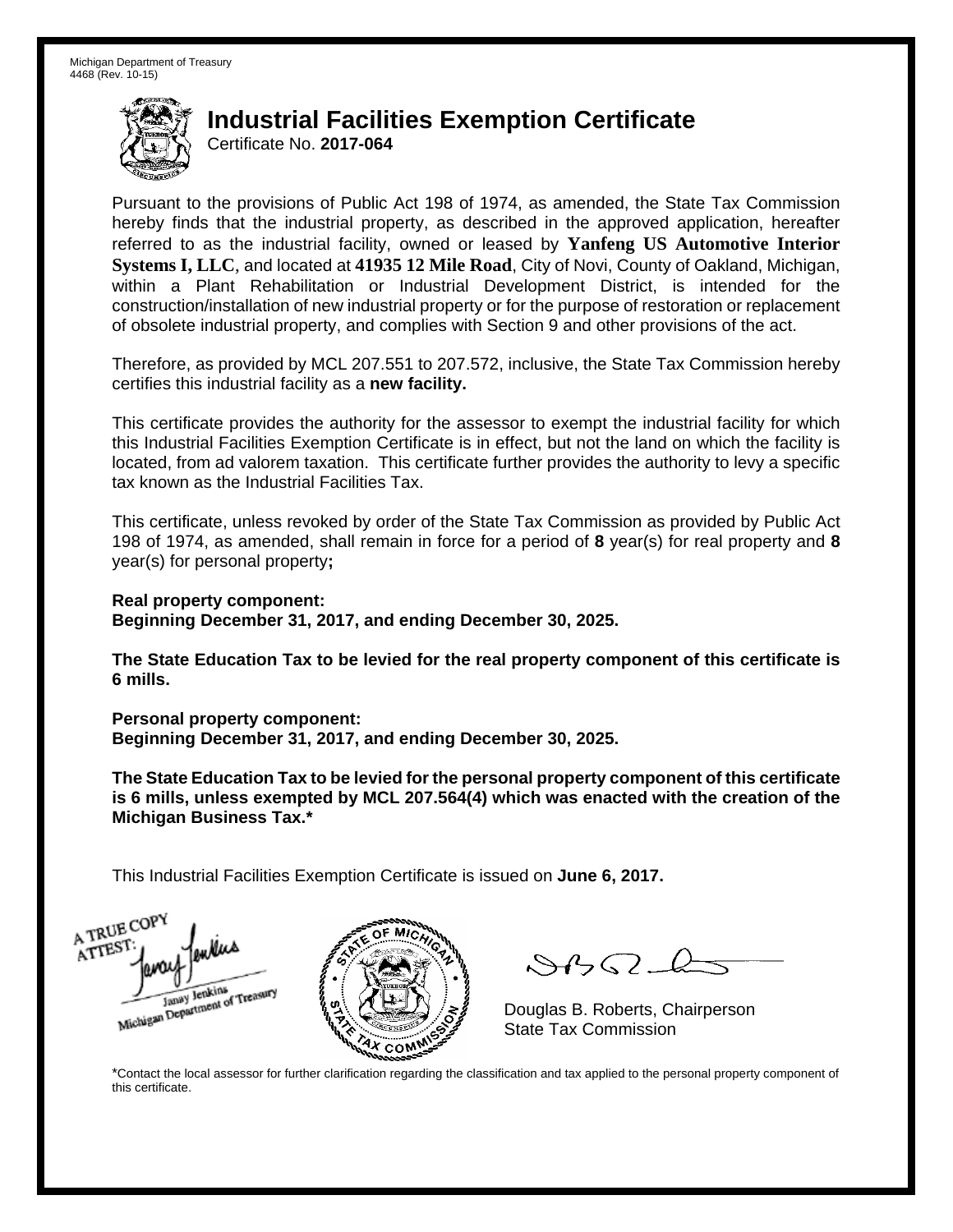

NICK A. KHOURI STATE TREASURER

June 9, 2017

Jason Forcier A123 Systems, LLC 39000 Seven Mile Road Livonia, MI 48152

RICK SNYDER GOVERNOR

Dear Sir/Madam:

Pursuant to the requirements of Public Act 198 of 1974, as amended, the State Tax Commission (Commission) has issued an Industrial Facility Exemption Certificate numbered 2017-065, to A123 Systems, LLC, located in the City of Novi, Oakland County. This certificate was issued at the June 6, 2017 meeting of the Commission and the investment amounts approved are as follows:

Real Property: \$27,196,000

Personal Property: \$ 0

The State Education Tax to be levied for this certificate is 6 mills.

In accordance with MCL 24.304, the local unit of government or applicant has sixty days from the date of this letter to request a hearing to correct an error contained in the enclosed certificate.

Notification of completion of this project shall be filed with the Commission within 30 days of project completion. Within 90 days of project completion, a report of final costs shall be filed with the assessing officer of the local unit and the Commission.

If you have further questions regarding the issuance of this industrial facility exemption certificate, please call 517-373-3302.

Sincerely,

teacher S. Ful

Heather S. Frick, Executive Director State Tax Commission

Enclosure cc: Micheal R. Lohmeier, Assessor, City of Novi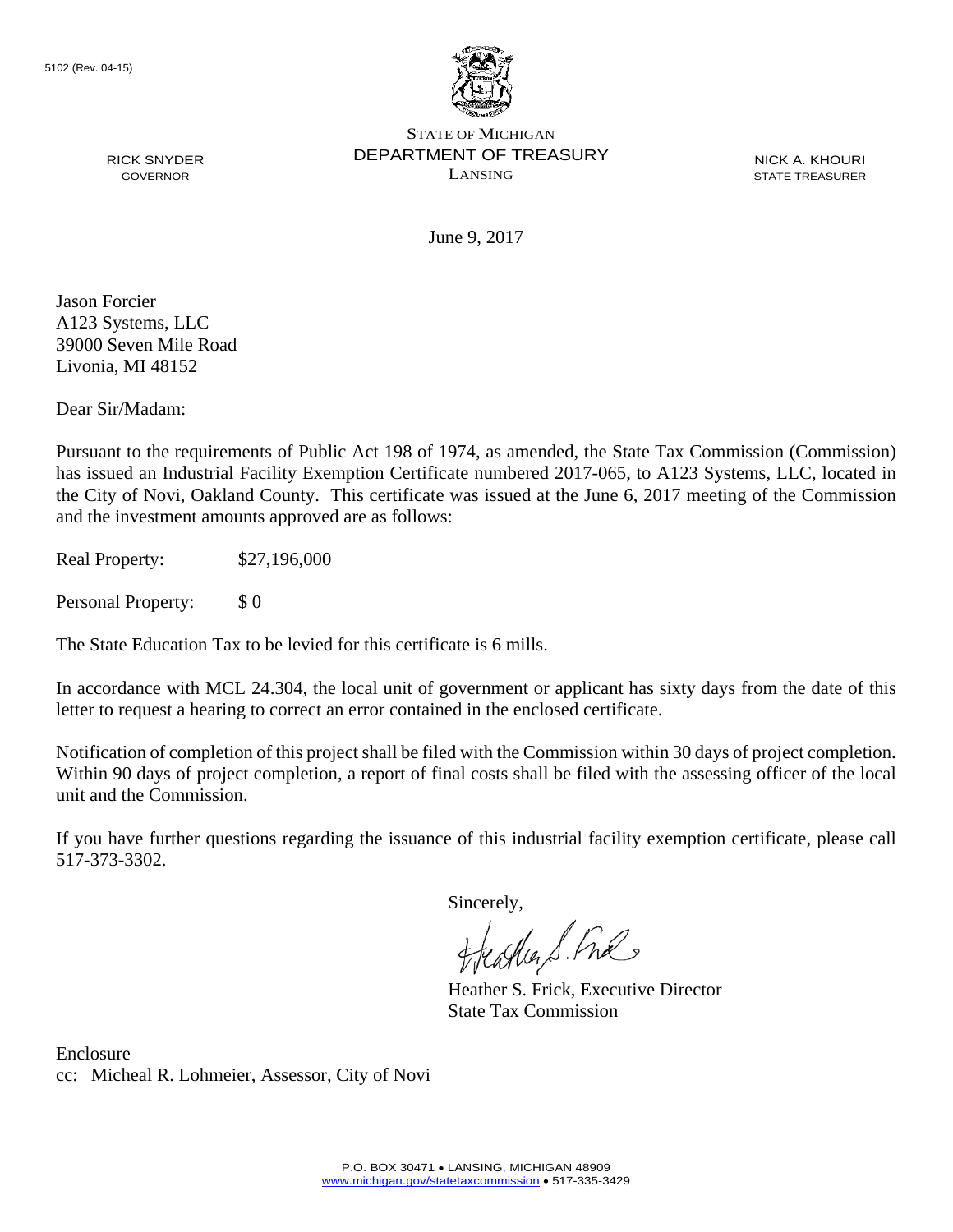Certificate No. **2017-065**

Pursuant to the provisions of Public Act 198 of 1974, as amended, the State Tax Commission hereby finds that the industrial property, as described in the approved application, hereafter referred to as the industrial facility, owned or leased by **A123 Systems, LLC**, and located at **Caberet Drive (address TBD)**, City of Novi, County of Oakland, Michigan, within a Plant Rehabilitation or Industrial Development District, is intended for the construction/installation of new industrial property or for the purpose of restoration or replacement of obsolete industrial property, and complies with Section 9 and other provisions of the act.

Therefore, as provided by MCL 207.551 to 207.572, inclusive, the State Tax Commission hereby certifies this industrial facility as a **new facility.** 

This certificate provides the authority for the assessor to exempt the industrial facility for which this Industrial Facilities Exemption Certificate is in effect, but not the land on which the facility is located, from ad valorem taxation. This certificate further provides the authority to levy a specific tax known as the Industrial Facilities Tax.

This certificate, unless revoked by order of the State Tax Commission as provided by Public Act 198 of 1974, as amended, shall remain in force for a period of **12** year(s) for real property and **0** year(s) for personal property**;** 

**Real property component: Beginning December 31, 2017, and ending December 30, 2029.** 

**The State Education Tax to be levied for the real property component of this certificate is 6 mills.** 



 $8450 - 6$ 

Douglas B. Roberts, Chairperson State Tax Commission

A TRUE COPY ATTEST Janay Jenkins<br>Michigan Department of Treasury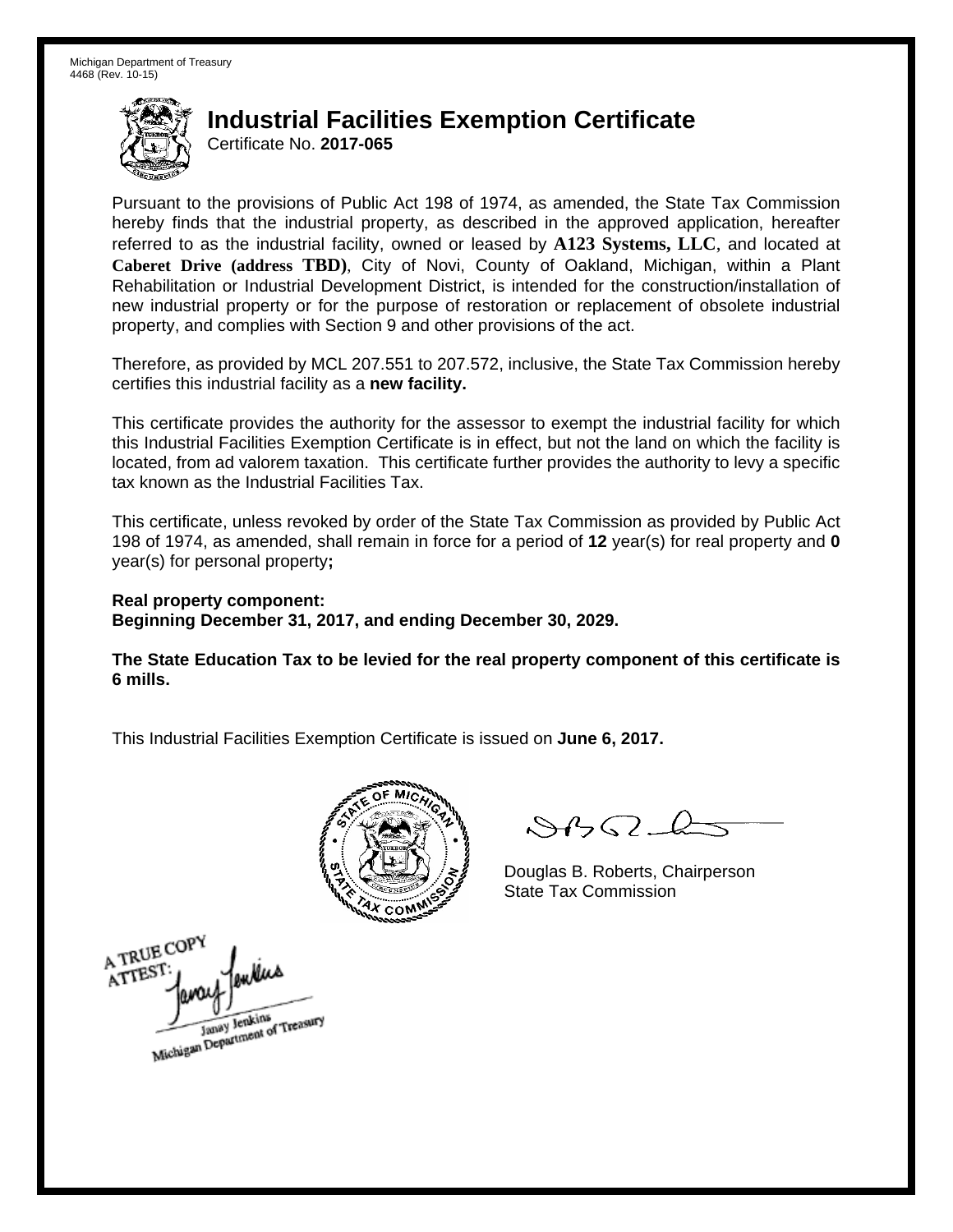

NICK A. KHOURI STATE TREASURER

June 9, 2017

Kirk Lambers Royal Technologies Corporation 3765 Quincy Street Hudsonville, MI 49426

RICK SNYDER GOVERNOR

Dear Sir/Madam:

Pursuant to the requirements of Public Act 198 of 1974, as amended, the State Tax Commission (Commission) has issued an Industrial Facility Exemption Certificate numbered 2017-066, to Royal Technologies Corporation, located in the Jamestown Charter Township, Ottawa County. This certificate was issued at the June 6, 2017 meeting of the Commission and the investment amounts approved are as follows:

Real Property: \$14,131,000

Personal Property: \$ 0

The State Education Tax to be levied for this certificate is 0 mills.

In accordance with MCL 24.304, the local unit of government or applicant has sixty days from the date of this letter to request a hearing to correct an error contained in the enclosed certificate.

Notification of completion of this project shall be filed with the Commission within 30 days of project completion. Within 90 days of project completion, a report of final costs shall be filed with the assessing officer of the local unit and the Commission.

If you have further questions regarding the issuance of this industrial facility exemption certificate, please call 517-373-3302.

Sincerely,

feastles S. Free

Heather S. Frick, Executive Director State Tax Commission

Enclosure cc: Tyler A. Tacoma, Assessor, Jamestown Charter Township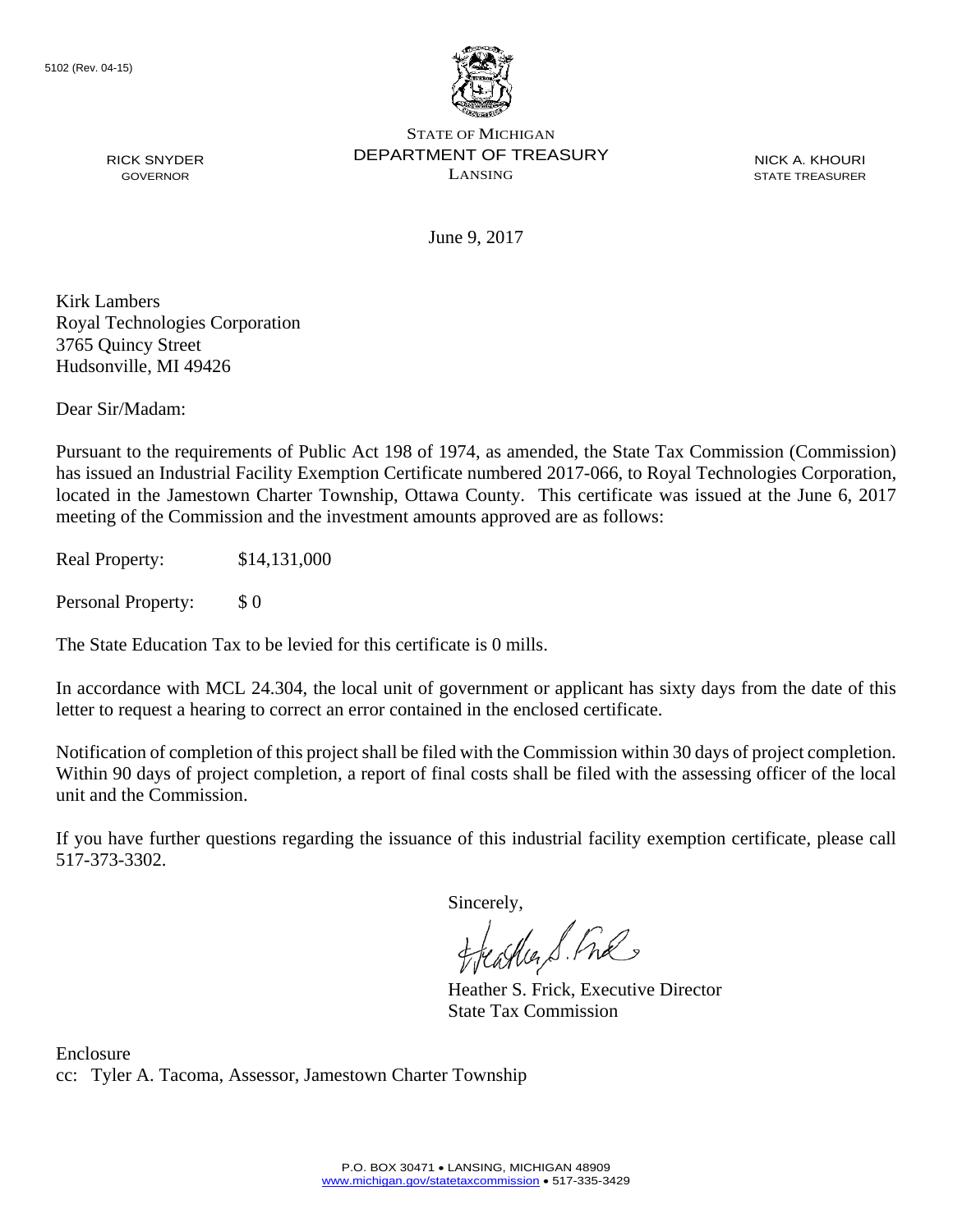Certificate No. **2017-066**

Pursuant to the provisions of Public Act 198 of 1974, as amended, the State Tax Commission hereby finds that the industrial property, as described in the approved application, hereafter referred to as the industrial facility, owned or leased by **Royal Technologies Corporation**, and located at **3590 Quincy Street**, Jamestown Charter Township, County of Ottawa, Michigan, within a Plant Rehabilitation or Industrial Development District, is intended for the construction/installation of new industrial property or for the purpose of restoration or replacement of obsolete industrial property, and complies with Section 9 and other provisions of the act.

Therefore, as provided by MCL 207.551 to 207.572, inclusive, the State Tax Commission hereby certifies this industrial facility as a **new facility.** 

This certificate provides the authority for the assessor to exempt the industrial facility for which this Industrial Facilities Exemption Certificate is in effect, but not the land on which the facility is located, from ad valorem taxation. This certificate further provides the authority to levy a specific tax known as the Industrial Facilities Tax.

This certificate, unless revoked by order of the State Tax Commission as provided by Public Act 198 of 1974, as amended, shall remain in force for a period of **12** year(s) for real property and **0** year(s) for personal property**;** 

**Real property component: Beginning December 31, 2017, and ending December 30, 2030.** 

**The State Education Tax to be levied for the real property component of this certificate is 0 mills.** 

A TRUE COP ATTES! Janay Jenkins



 $8450 - 6$ 

Douglas B. Roberts, Chairperson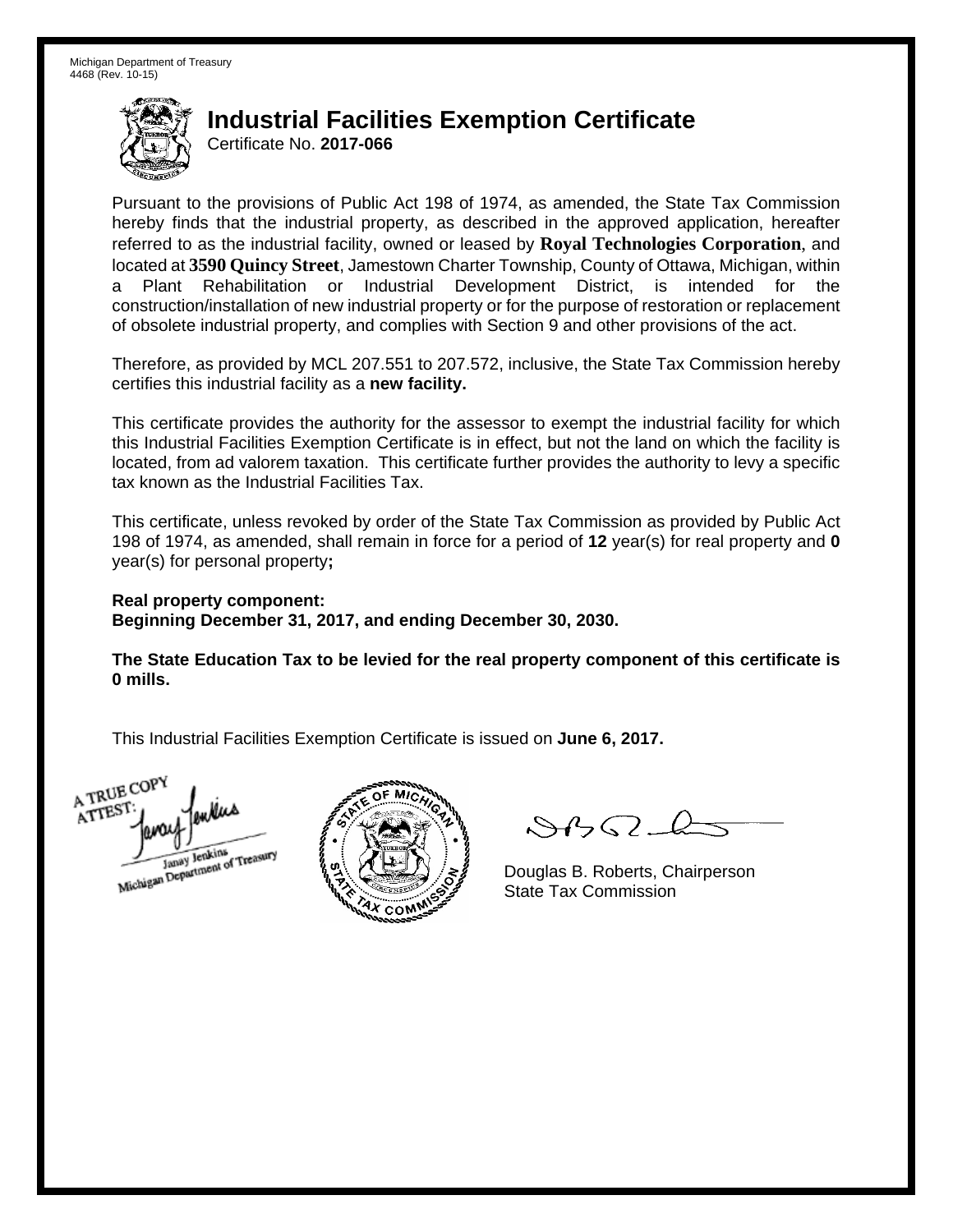

NICK A. KHOURI STATE TREASURER

June 9, 2017

Deborah Buffington Innovative Biotherapies, Inc. 650 Avis Drive, Suite 300 Ann Arbor, MI 48108-9649

RICK SNYDER GOVERNOR

Dear Sir/Madam:

Pursuant to the requirements of Public Act 198 of 1974, as amended, the State Tax Commission (Commission) has issued an Industrial Facility Exemption Certificate numbered 2017-067, to Innovative Biotherapies, Inc., located in Pittsfield Charter Township, Washtenaw County. This certificate was issued at the June 6, 2017 meeting of the Commission and the investment amounts approved are as follows:

Real Property: \$ 0

Personal Property: \$125,786

The State Education Tax to be levied for this certificate is 6 mills.

In accordance with MCL 24.304, the local unit of government or applicant has sixty days from the date of this letter to request a hearing to correct an error contained in the enclosed certificate.

Notification of completion of this project shall be filed with the Commission within 30 days of project completion. Within 90 days of project completion, a report of final costs shall be filed with the assessing officer of the local unit and the Commission.

If you have further questions regarding the issuance of this industrial facility exemption certificate, please call 517-373-3302.

Sincerely,

feastles S. Ful

Heather S. Frick, Executive Director State Tax Commission

Enclosure cc: Barbara L. McDermott, Assessor, Pittsfield Charter Township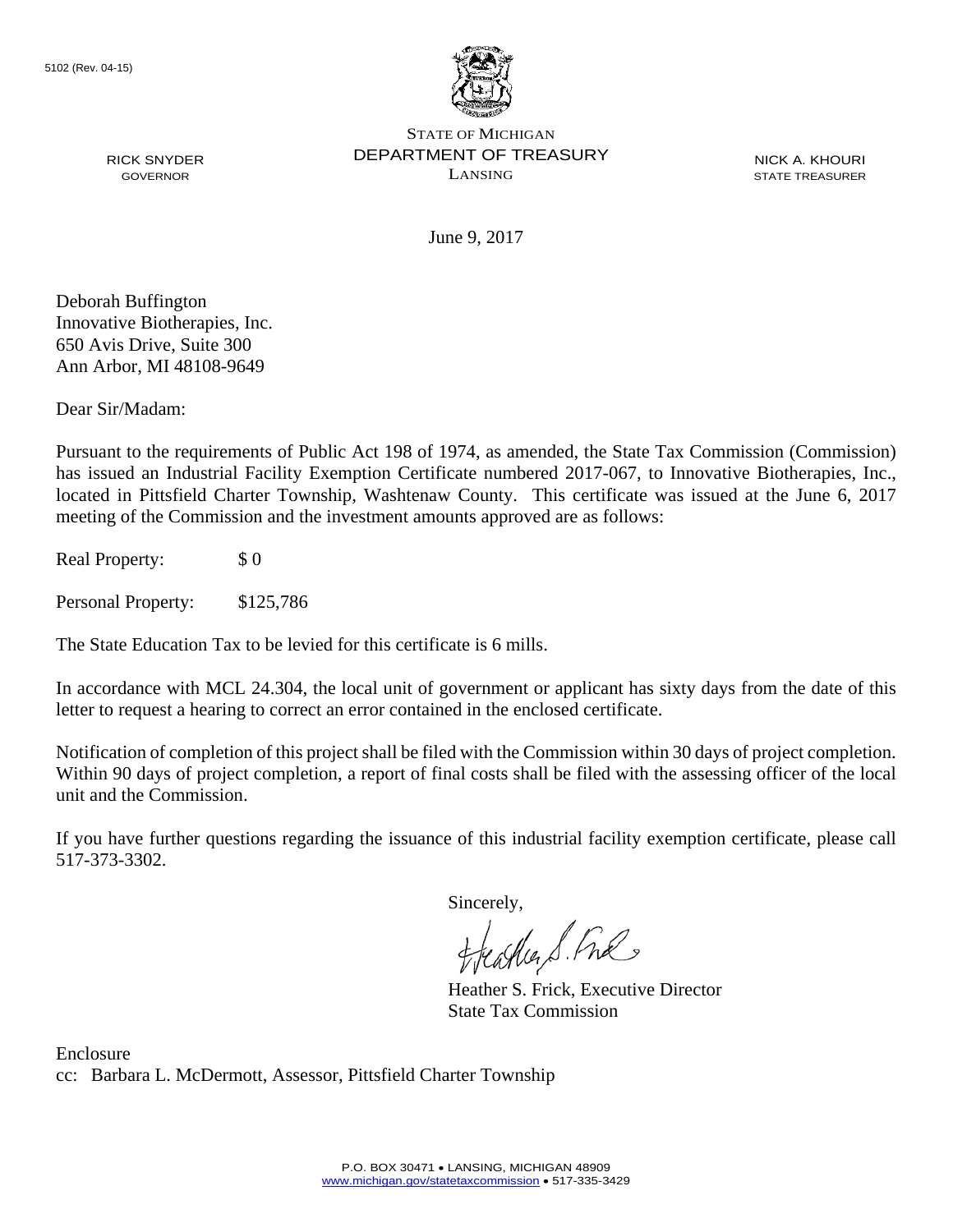Certificate No. **2017-067**

Pursuant to the provisions of Public Act 198 of 1974, as amended, the State Tax Commission hereby finds that the industrial property, as described in the approved application, hereafter referred to as the industrial facility, owned or leased by **Innovative Biotherapies, Inc.**, and located at **650 Avis Drive, Suite 300**, Pittsfield Charter Township, County of Washtenaw, Michigan, within a Plant Rehabilitation or Industrial Development District, is intended for the construction/installation of new industrial property or for the purpose of restoration or replacement of obsolete industrial property, and complies with Section 9 and other provisions of the act.

Therefore, as provided by MCL 207.551 to 207.572, inclusive, the State Tax Commission hereby certifies this industrial facility as a **new facility.** 

This certificate provides the authority for the assessor to exempt the industrial facility for which this Industrial Facilities Exemption Certificate is in effect, but not the land on which the facility is located, from ad valorem taxation. This certificate further provides the authority to levy a specific tax known as the Industrial Facilities Tax.

This certificate, unless revoked by order of the State Tax Commission as provided by Public Act 198 of 1974, as amended, shall remain in force for a period of **0** year(s) for real property and **3** year(s) for personal property**;** 

**Personal property component: Beginning December 31, 2017, and ending December 30, 2020.** 

**The State Education Tax to be levied for the personal property component of this certificate is 6 mills, unless exempted by MCL 207.564(4) which was enacted with the creation of the Michigan Business Tax.\*** 



 $\mathcal{S}4\mathcal{G}$ 

Douglas B. Roberts, Chairperson

A TRUE COPY ATTEST Michigan Department of Treasury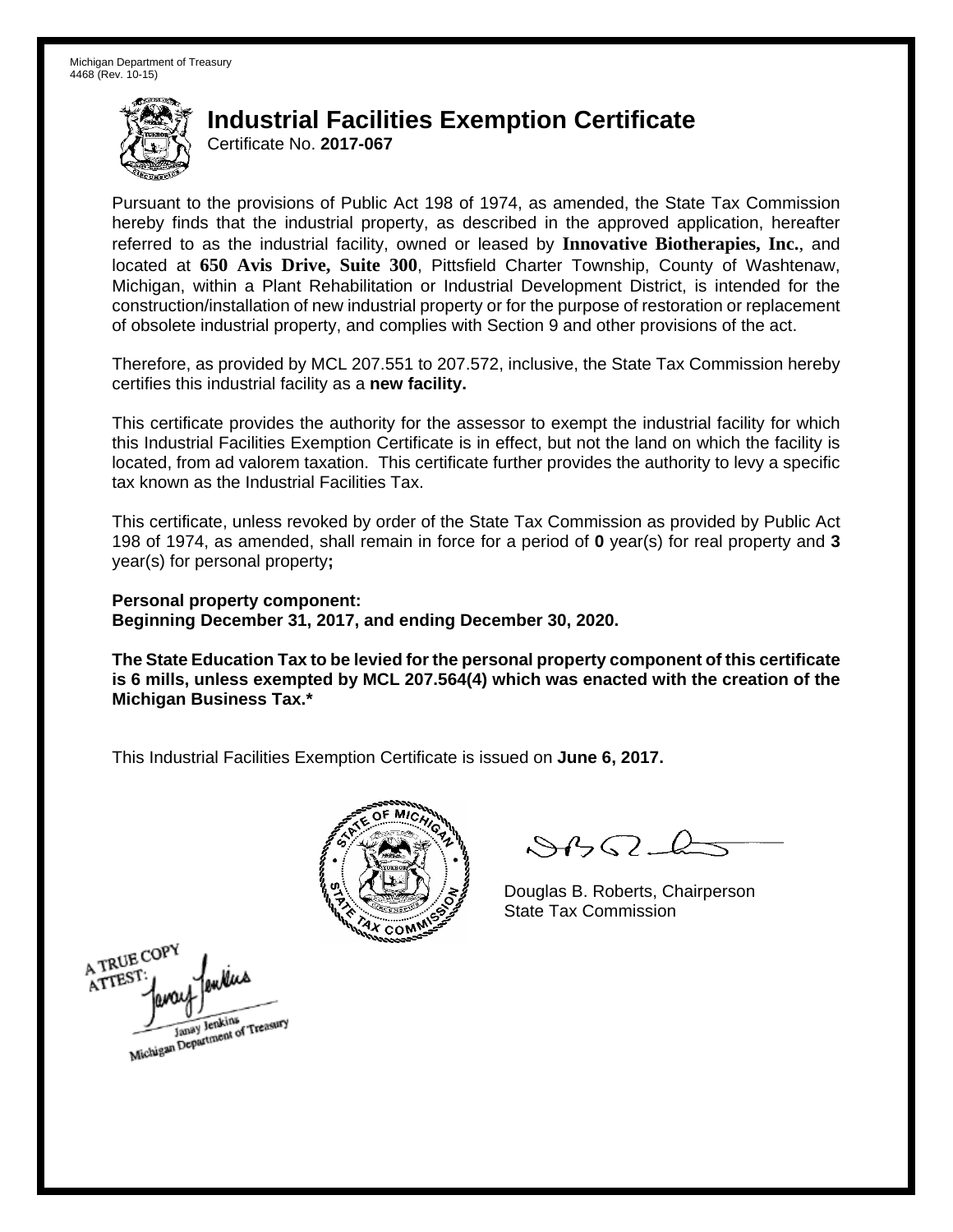

NICK A. KHOURI STATE TREASURER

June 9, 2017

Micheal Lesha H&P Technologies, Inc. 21251 Ryan Road Warren, MI 48091

RICK SNYDER GOVERNOR

Dear Sir/Madam:

Pursuant to the requirements of Public Act 198 of 1974, as amended, the State Tax Commission (Commission) has issued an Industrial Facility Exemption Certificate numbered 2017-070, to H&P Technologies, Inc., located in the City of Warren, Macomb County. This certificate was issued at the June 6, 2017 meeting of the Commission and the investment amounts approved are as follows:

Real Property: \$2,300,000

Personal Property: \$ 0

The State Education Tax to be levied for this certificate is 6 mills.

In accordance with MCL 24.304, the local unit of government or applicant has sixty days from the date of this letter to request a hearing to correct an error contained in the enclosed certificate.

Notification of completion of this project shall be filed with the Commission within 30 days of project completion. Within 90 days of project completion, a report of final costs shall be filed with the assessing officer of the local unit and the Commission.

If you have further questions regarding the issuance of this industrial facility exemption certificate, please call 517-373-3302.

Sincerely,

teacher S. Ful

Heather S. Frick, Executive Director State Tax Commission

Enclosure cc: Marcia D.M. Smith, Assessor, City of Warren